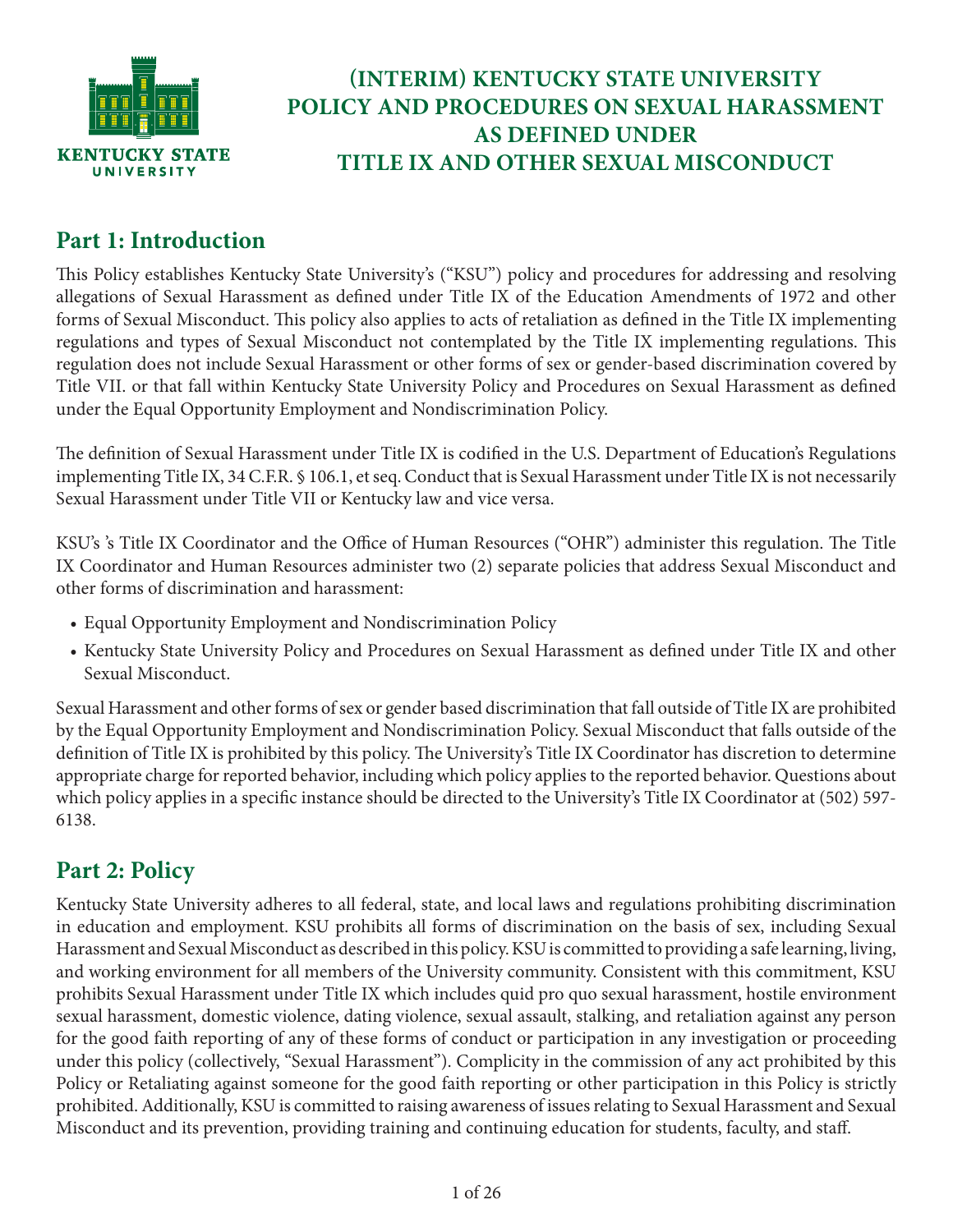Employees or students who violate this policy may face disciplinary action up to and including termination or expulsion. The University will take prompt and equitable action to prevent prohibited conduct, discipline anyone who violates this policy, stop further prohibited behavior, and remedy the effect of any such conduct.

Every member of the University community is responsible for fostering an environment free from prohibited conduct. All members of the University community are encouraged to take reasonable and prudent actions to prevent or stop any acts of prohibited conduct. The University will support and assist community members who take such actions.

Questions regarding Title IX or this policy should be directed to the Title IX Coordinator.

# **Part 3: Scope of Policy**

This policy applies to all of KSU's students, faculty, staff (part-time and full-time), vendors, contractors, campus visitors, authorized volunteers, registered student organizations, and members of the Board of Regents. This Policy applies on all University Property, and on all property at which KSU holds educational programs or activities.

- A. This policy applies to any acts of Sexual Harassment or Sexual Misconduct that occur in KSU's educational programs or activities. Educational program or activities is defined under this policy as any on campus or any other University owned, leased, controlled, or operated location, event, or circumstance over which the University exercised substantial control over both Respondent and the context in which the alleged violation occurred. This includes any activity or location off KSU premises if the activity is authorized, initiated, sponsored, aided, or supervised by the University or a registered student organization.
- B. This policy applies to any acts of Sexual Misconduct that occur on campus or any other University owned, leased, controlled, or operated location, event, or circumstance over which the University exercised substantial control over both Respondent and the context in which the alleged violation occurred. This includes any activity or location off University premises if the activity is authorized, initiated, sponsored, aided, or supervised by the University or a registered student organization.
- C. This policy applies to any acts of Sexual Misconduct that occur outside the context of University employment or a University education program or sponsored activity whenever the conduct has continuing adverse effects on or creates a hostile environment for students, employees, or third parties while on property owned, leased, or controlled by the University, or in any University employment or education program or activity.

# **Part 4: Title IX Coordinator**

The Title IX Coordinator is charged with coordinating KSU's response to reports of Sexual Harassment and Sexual Misconduct under this Policy.

KSU's Title IX Coordinator can be located at the following:

Hannah Satram-Hale, J.D. Academic Services Building (ASB) – Room 537 400 East Main Street Frankfort, KY 40601 (502) 597-6138 hannah.hale@kysu.edu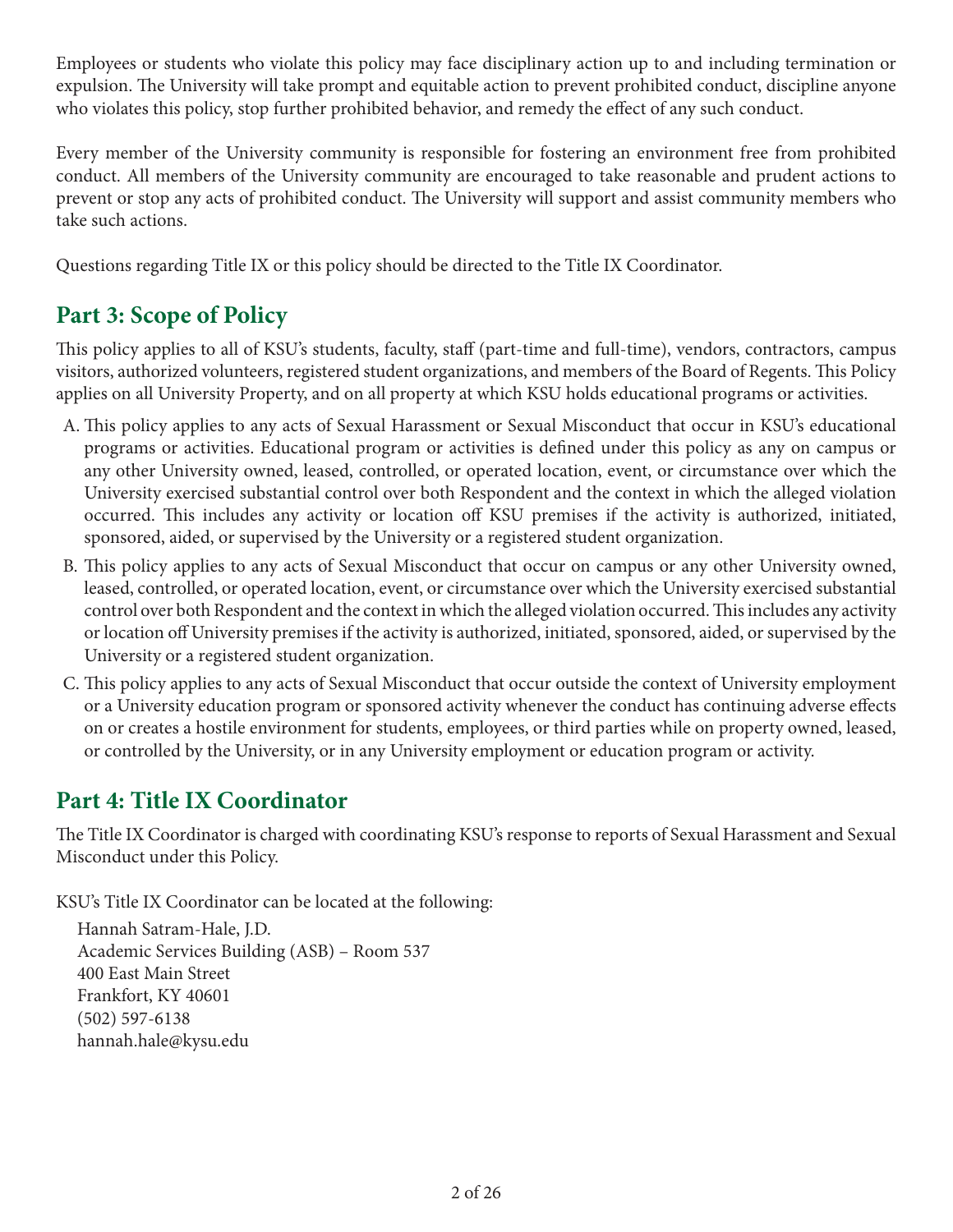# **Part 5: Prohibited Acts**

- A. Every member of the University community is prohibited from:
	- (1) Engaging in Sexual Harassment or Sexual Misconduct;
	- (2) Being complicit in the commission of Sexual Harassment or Sexual Misconduct;
	- (3) Retaliating in any manner against an individual who makes a complaint or participates in the investigation of a complaint of Sexual Harassment or Sexual Misconduct;
	- (4) Interfering with procedures to investigate or redress a complaint of Sexual Harassment or Sexual Misconduct;
	- (5) Making a false statement during the investigation or hearing of a complaint of Sexual Harassment or Sexual Misconduct; and
	- (6) Making an intentionally false accusation of Sexual Harassment or Sexual Misconduct through the University's procedures.
- B. Any member of the University community who engages in one of these prohibited acts against any other member of the University community may be subject to corrective action and appropriate sanctions.

# **Part 6: Filing a Report**

Any member of the University community, including guests and visitors, may file a report at any time. Any person who believes this policy has been violated should contact the Title IX Office or the Title IX Coordinator. A report may be made in person, by mail, by telephone, or by electronic mail, using the contact information listed for the Title IX Coordinator, or by any other means that results in the Title IX Coordinator receiving the person's verbal or written report. Such a report may be made at any time (including during non-business hours) by using the telephone number or electronic mail address, or by mail to the office address, listed for the Title IX Coordinator. Employees may also notify their supervisor. Students may also notify a staff member or faculty member. Any person may contact KSU Police at (502) 597-6878.

In all cases, the Office of Title IX will give consideration to the Complainant with respect to how the report will be pursued. However, the University reserves the right to investigate and pursue a resolution even when the affected person chooses not to initiate or participate in a formal process when such investigation and resolution are necessary to protect the community.

## **A. False Complaints/Reports/Statements**

Deliberately false and/or malicious accusations of Sexual Harassment (as opposed to complaints which, even if erroneous, are made in good faith) are just as serious an offense as Sexual Harassment, or Retaliation and will be subject to appropriate disciplinary action.

# **B. Mandatory Reporting by University Employees**

All KSU employees (with the exception of the Confidential Resources identified below) are considered "Responsible Employees." Any Responsible Employee who witnesses or is made aware of an incident of Sexual Harassment or Sexual Misconduct must report it to the Title IX Coordinator within 72 hours. Reports of behavior that constitute an immediate threat to the safety or security of the person experiencing the behavior or the campus community should be made to the Kentucky State University Police Department. University employees who are not employed by one of the offices identified in section C, below, are Responsible Employees who are not confidential resources and thus not permitted to hold a report in confidence. Failure of Responsible Employees to report an incident of Sexual Harassment or Sexual Misconduct in a timely manner may result in corrective action, up to and including termination of employment.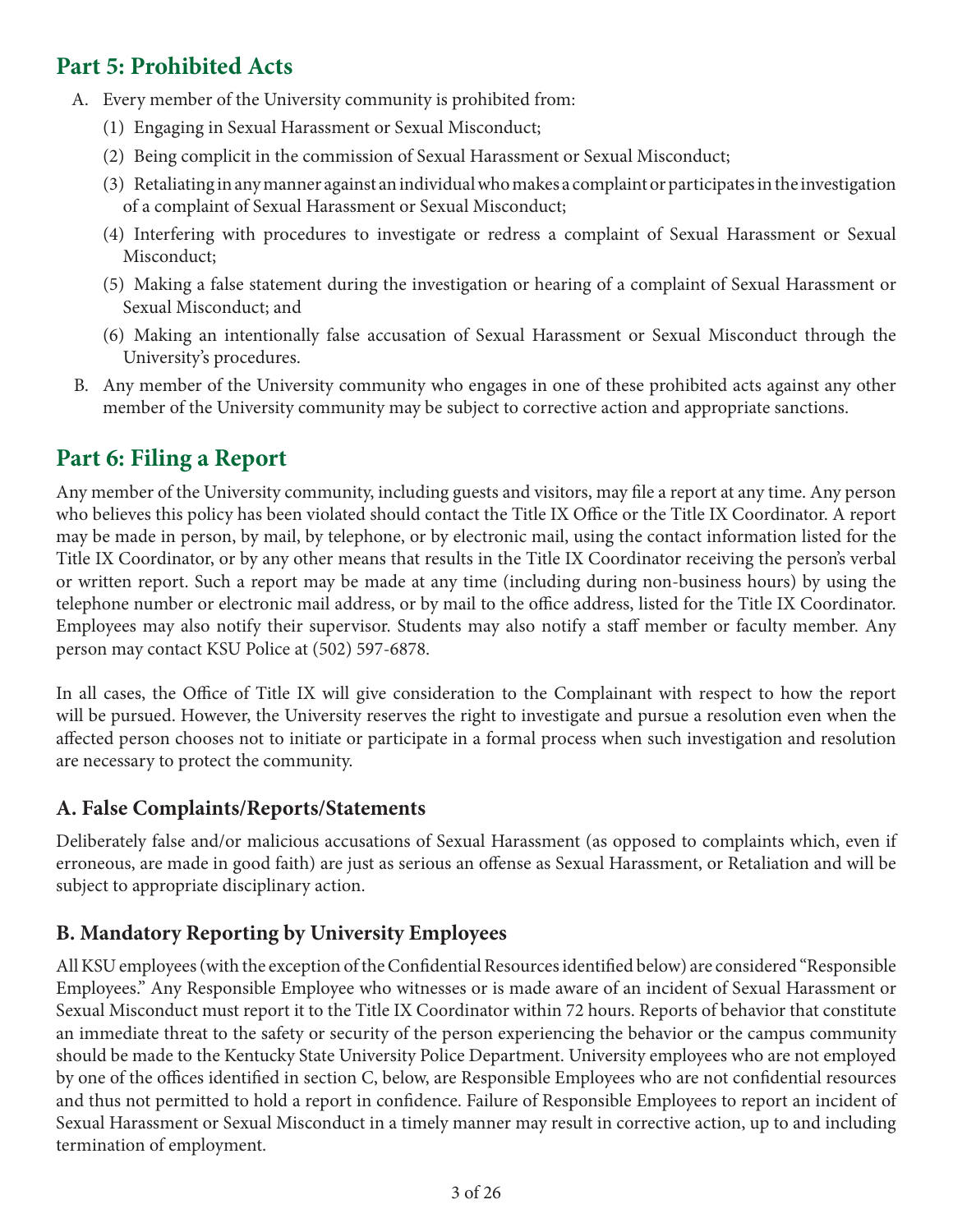# **C. Confidential Resources**

If a Complainant would like the details of an incident kept confidential and not shared with the Title IX office, the Complainant may speak with the following individuals:

## **For Students:**

- KSU's Mental Health Counselor(s);
- Student Health Services;
- Campus Baptist Ministries or the Wesley Foundation; and
- Practicing physicians, whether independent contractors or employed by the University.

Campus counselors are available to help students free of charge and can be seen on an emergency basis during normal business hours. The University's Counseling Center and Student Health Services staff will submit anonymous statistical information for reporting purposes pursuant to the Clery Act unless they believe disclosing information to appropriate officials is necessary to protect their client or patient from harm, or if there is a report of a threat of violence to a minor. In such instances, they will provide non-confidential reports.

## **For Employees and Students:**

- Off-campus local rape crisis counselors;
- Off-campus mental health provider;
- Domestic violence resources;
- Off-campus local or state assistance agencies; and
- Off-campus members of the clergy.

#### •

If the Complainant is an employee, and he or she would like details of an incident or conduct to be kept confidential, he or she may seek assistance through the Employee Assistance Program or any off-campus local rape crisis counselor, mental health provider, domestic violence resources, local or state assistance agencies, or members of the clergy who will maintain confidentiality. Confidentiality may not be honored in cases of an immediate threat of danger or abuse of a minor.

## **D. Supportive Measures**

Upon receipt of a report or having actual knowledge of a potential violation of this policy, the Title IX Coordinator will promptly contact the Complainant to discuss the availability of supportive measures and the steps to file a formal complaint if one was not already filed. Supportive measures are intended to restore and or preserve a parties' equal access to the University's educational program or activities. The Title IX Coordinator will consider the Complainant's decision of whether to implement supportive measures. However, even if the Complainant does not want to implement supportive measures, the Title IX Coordinator may deem supportive or other measures necessary if the safety or well-being of any member(s) of the University Community may be jeopardized by the on-campus presence of the Respondent. The Title IX Coordinator may also contact the Respondent to discuss the availability of supportive measures.

Supportive measures may include, but are not limited to:

- a. Referral to counseling and health services;
- b. Referral to the Employee Assistance Program;
- c. Education to the community;
- d. Alteration of the housing situation of Respondent (resident student or resident employee);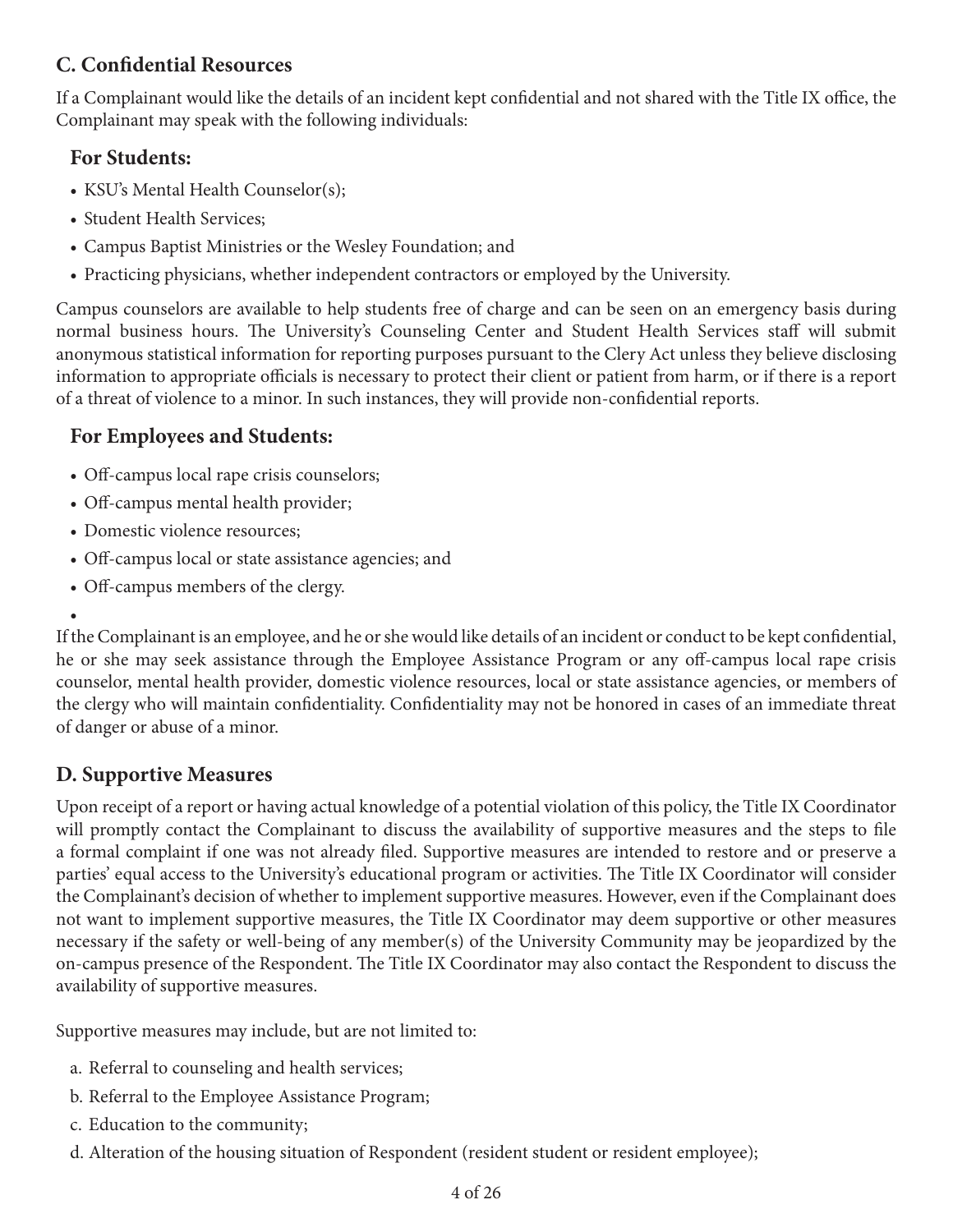- e. Alteration of the housing situation of the Complainant (resident student or resident employee), if desired;
- f. Limitations of contact between the parties, up to and including issuance of a no contact order;
- g. Adjustments to academic deadlines and course schedules;
- h. Altering work arrangements for employees; and
- i. Other remedies appropriate to each individual situation.

The Office of Title IX will keep confidential any supportive measure provided to parties to the extent confidentiality does not impede the implementation of the supportive measures.

# **E. Formal Complaint**

A report of alleged misconduct is not the same as a Formal Complaint. A Formal Complaint means a document filed by a Complainant or signed by the Title IX Coordinator alleging Sexual Harassment or Sexual Misconduct against a Respondent and requesting that the University investigate the allegation of Sexual Harassment or Sexual Misconduct. At the time of filing a Formal Complaint, a Complainant must be participating in or attempting to participate in an educational program or activity of the University.

A signed written complaint to the Title IX Coordinator is required to initiate the investigative process. A Complainant, or parent or guardian if a Complainant is a minor, may file a Formal Complaint to initiate the investigative process. A Complainant may receive supportive measures whether or not he or she files a Formal Complaint. The Office of Title IX will give consideration to the Complainant's decision with respect to filing a Formal Complaint. However, The Title IX Coordinator may sign a formal written complaint to initiate the investigative process if it is necessary to protect the University community. The University may consolidate Formal Complaints as to allegations of Sexual Harassment against more than one Respondent, or by more than one Complainant against one or more Respondents, or by one party against the other party, where the allegations of Sexual Harassment arise out of the same facts or circumstances.

The following are recommended, not required, elements of a Formal Complaint:

- Clear and concise description of the alleged incident(s) (e.g.: when, where, and what occurred);
- Any supporting documentation and evidence;
- The desired remedy sought;
- Name and known contact information for Respondent;
- Name and all contact information of the Complainant/reporting party.

# **F. Dismissal of a Formal Complaint - Mandatory and Discretionary**

Following receipt of a signed Formal Complaint, a preliminary determination will be made by the Title IX Coordinator determining whether the alleged violation falls within the purview of the Policy. Dismissal of a Formal Complaint for Sexual Harassment pursuant to Title IX does not preclude the University from bringing charges and taking disciplinary action against Respondent pursuant to Sexual Misconduct under this policy or pursuant to Equal Opportunity Employment and Nondiscrimination Policy or any other applicable University policy.

The Title IX Coordinator or designee must dismiss a Formal Complaint of Sexual Harassment (in part or in full) if the conduct alleged in the Formal Complaint:

- Would not constitute Sexual Harassment even if proved;
- Did not occur in the University's education program or activity;
	- or
- Did not occur against a person in the United States.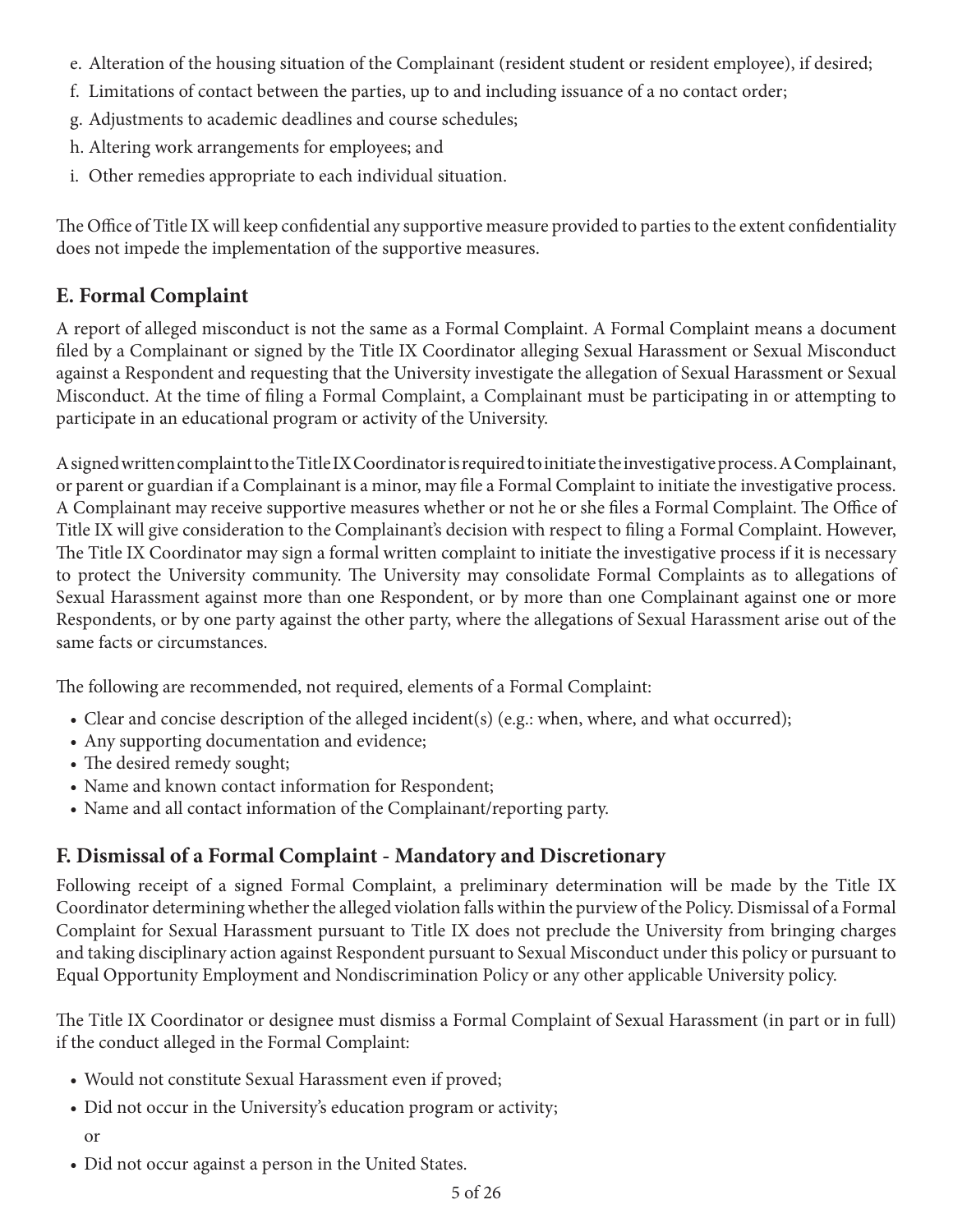The Title IX Coordinator or designee, may dismiss the Formal Complaint (in part or in full) or any allegations in the Formal Complaint if:

- Complainant notifies the Title IX Coordinator, in writing, that he/she wishes to withdraw the Formal Complaint or any allegation in the Formal Complaint;
- Respondent is no longer enrolled in the University's educational program or activity or no longer employed by the University;
- Specific circumstances prevent the University from gathering evidence sufficient to reach a determination about the allegations; or
- Did not occur on campus or any other University owned, leased, controlled, or operated location, event, or circumstance over which the University exercised substantial control over both parties and the context in which the alleged violation occurred.

If any allegations of the Formal Complaint are dismissed for any of the above reasons, The Office of Title IX will send prompt notice to both parties stating the reason the complaint was dismissed. The Complainant may appeal the dismissal of the Formal Complaint by submitting the written appeal to the Title IX Coordinator by close of business on the second business day following the date of the letter of dismissal. The appeal must state the reason the dismissal should be overturned. The other party will then be notified of the appeal and has two (2) business days to respond in writing to the Title IX Coordinator.

The Title IX Coordinator will forward the appeal to the Appellate Officer who will review the appeal and notify the parties of the determination.

## **G. Emergency Suspension of Students or Employees:**

Following a Formal Complaint, the University may remove a Respondent from the University on an emergency basis if the Title IX Coordinator believes the Respondent poses an immediate threat to the physical health or safety of any student or other individual arising from the allegations of Sexual Harassment (as defined in this policy), the Title IX Coordinator will: (1) Undertake an individualized safety and risk analysis, (2) determine that an immediate threat to the physical health or safety of any individual arising from the allegations of Sexual Harassment or Sexual misconduct justifies removal, and (3) provide Respondent with notice of the emergency suspension and opportunity to challenge the emergency suspension.

## **Emergency Suspension of Students:**

During an emergency suspension, a student may be denied access to University Housing and/or to the KSU campus, facilities, or events. As determined by the Title IX Coordinator in consultation with the Dean of Student Leadership, Conduct, and Health, this restriction includes classes and/or all other KSU activities or privileges for which the student might otherwise be eligible. At the discretion of the University, alternative coursework options may be pursued to ensure as minimal an impact as possible on the Respondent. Emergency suspension is enforced only until final disposition of the grievance process.

To appeal an emergency suspension, the student must provide a written appeal to the Vice President for Student Engagement and Campus Life within two (2) business days of the emergency removal. Upon receipt of the appeal, the Vice President for Student Engagement and Campus Life shall schedule an appeal meeting with the student. The student may present supporting evidence and reply to evidence provided by others. The student has the right to be accompanied by an advisor or advocate. The Vice President for Student Engagement and Campus Life will review all information and inform the student of the final decision in writing within three (3) business days of meeting.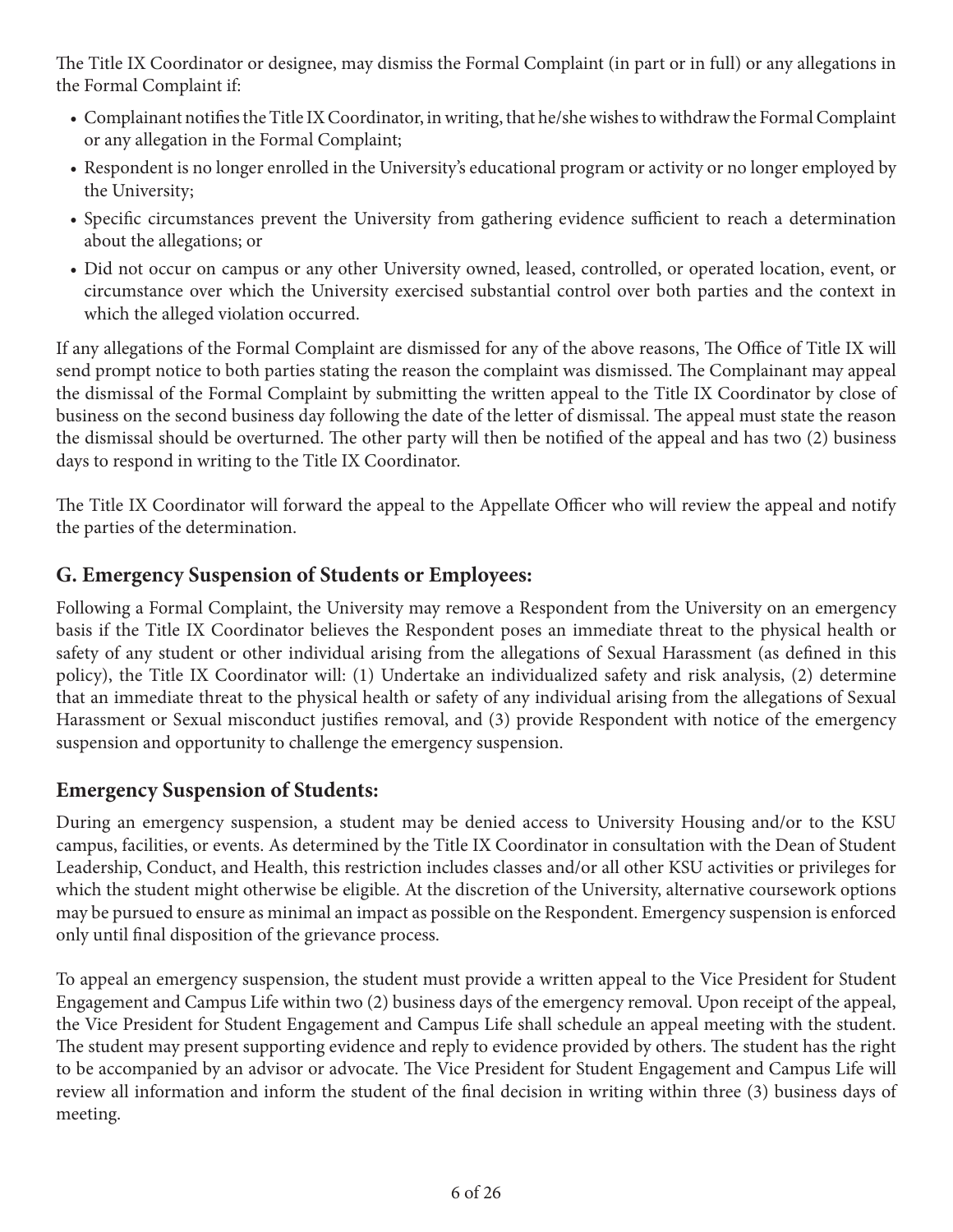### **Emergency Suspension of Employees:**

For faculty and staff Respondents, any Emergency Suspension will be administrative leave with pay. During administrative leave, an employee may be denied access to KSU's campus, facilities, or events. As determined by the Director of Human Resources, this restriction includes classes and/or all other University activities or privileges for which the employee might otherwise be eligible.

At the discretion of the Title IX Coordinator, or designee, and in cooperation with Human Resources, alternative work options may be implemented to minimize any negative impact on the responding employee and Complainant in lieu of administrative leave during the process.

# **Part 7: Rights of the Complainant and Respondent:**

- A The Complainant has the right to choose whether to file a Formal Complaint with the University.
- B. Complainant has the right to access supportive measures regardless of whether they file a Formal Complaint.
- C. In addition to pursuing administrative penalties and remedies, the Complainant maintains the right to pursue criminal or other legal action.
- D. Respondent has the right to be presumed innocent. It is the University's responsibility to prove that Respondent engaged in Sexual Harassment or Sexual Misconduct.
- E. Both the Complainant and Respondent have the right:
	- (1) To have the University respect their rights provided by the United States and Kentucky Constitutions;
	- (2) To be treated with respect by University officials;
	- (3) To take advantage of campus support resources;
	- (4) To experience a safe living, educational, and work environment;
	- (5) To have an Advisor, who may be an attorney, present during any investigation, pre-hearing meeting, or hearing;
	- (6) To have an attorney represent them at any hearing;
	- (7) To refuse to have an allegation resolved through conflict resolution procedures;
	- (8) To receive amnesty for certain student misconduct, such as alcohol or drug violations, that occurred ancillary to the incident;
	- (9) To be free from retaliation for reporting violations of this regulation or cooperating with an investigation;
	- (10) To have complaints heard in accordance with University procedures;
	- (11) To be informed in writing of the outcome/resolution of the complaint, any sanctions where permissible, and the rationale for the outcome where permissible;
	- (12) To have minimal interaction or contact with Respondent or Complainant; and
	- (13) To request supportive measures from the University to ensure minimal interaction or contact with Respondent or Complainant.

# **Part 8: Retaliation**

Retaliation for Sexual Harassment under Title IX is defined at 34 CFR 106.7. Under that definition, neither the University nor any faculty member, employee, student, or authorized volunteer may intimidate, threaten, coerce, or discriminate against any individual for the purpose of interfering with any right or privilege secured by Title IX or the implementing regulations or because the individual has made a report or complaint, testified, assisted, or participated or refused to participate in any manner in an investigation, proceeding, or hearing. Intimidation, threats, coercion, or discrimination, including charges against an individual for violations of university regulations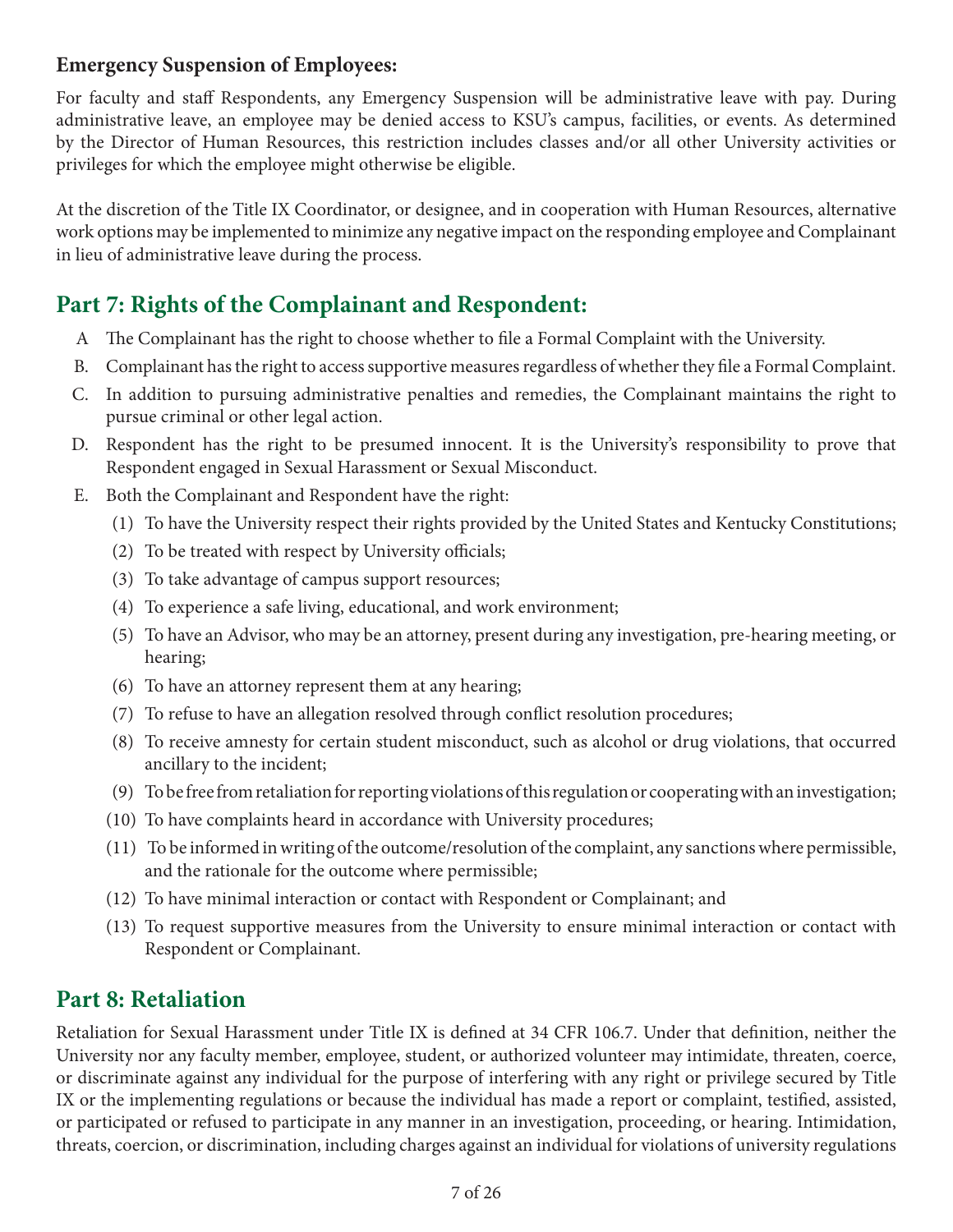and policies that do not involve sex discrimination or Sexual Harassment, but arise out of the same facts or circumstances as a report or complaint of sex discrimination, or a report or formal complaint of Sexual Harassment, for the purpose of interfering with any right or privilege secured by Title IX or this part, constitutes retaliation.

Individuals who have made a complaint of Sexual Harassment or Sexual Misconduct under this policy are protected from behavior that infringes upon their ability to participate in any education program or activity regardless of the outcome of any investigation or hearing. Individuals who encourage others to retaliate on their behalf may also be found responsible for Retaliation. Any allegations of Retaliation should be reported to the Title IX Coordinator.

Students found responsible for Retaliation may be subject to suspension or expulsion from KSU. Employees found responsible for Retaliation may be subject to suspension or termination from KSU.

# **Part 9: Standard of Proof**

Kentucky State University uses the Preponderance of the Evidence (also known as "more likely than not") standard to decide if a violation occurred. Preponderance of the evidence means superior evidentiary weight that, though not sufficient to free the mind wholly from all reasonable doubt, is still sufficient to incline a fair and impartial mind to one side of the issue rather than the other. This is the burden of proof in a civil trial, in which the jury is instructed to find for the party that, on the whole, has the stronger evidence, however slight the edge may be.

# **Part 10: Investigation**

## **A. Following Receipt of a Complaint**

If the Title IX Coordinator determines that the complaint falls within the purview of this Policy, then the process as outlined in this policy will begin. Investigations may be reasonably delayed only for good cause. Regardless of the status or outcome of any criminal or civil proceeding, KSU, in its discretion or at the request of a Complainant, may proceed with an investigation under this Policy. KSU's process is separate from and independent of the criminal justice process.

There is no fixed time frame under which a school must complete an investigation under this Policy. However, KSU will make every effort to resolve the complaint in a reasonably timely manner. Reasons for a delay in investigating and resolving a complaint will be detailed in the investigative report.

The Respondent is presumed not responsible of any alleged violation of this policy until a determination is made at the conclusion of the process outlined in this policy.

The University will promptly notify the Respondent that a formal complaint has been made against him/her. The University's notice will contain:

- Notice of the grievance process, including the availability of informal and formal resolution options;
- Notice of the allegations against Respondent with details of the alleged policy violation(s), including, if known: (1) the identity of the parties involved in the incident, (2) the alleged conduct, and (3) the date and location;
- A statement that the Respondent is presumed not responsible for the alleged conduct
- A statement that a determination regarding responsibility is made at the conclusion of the process;
- A statement of the parties' right to an advisor of their choice (who may be an attorney);
- A statement that the Respondent may inspect and review evidence prior to a determination of responsibility being made;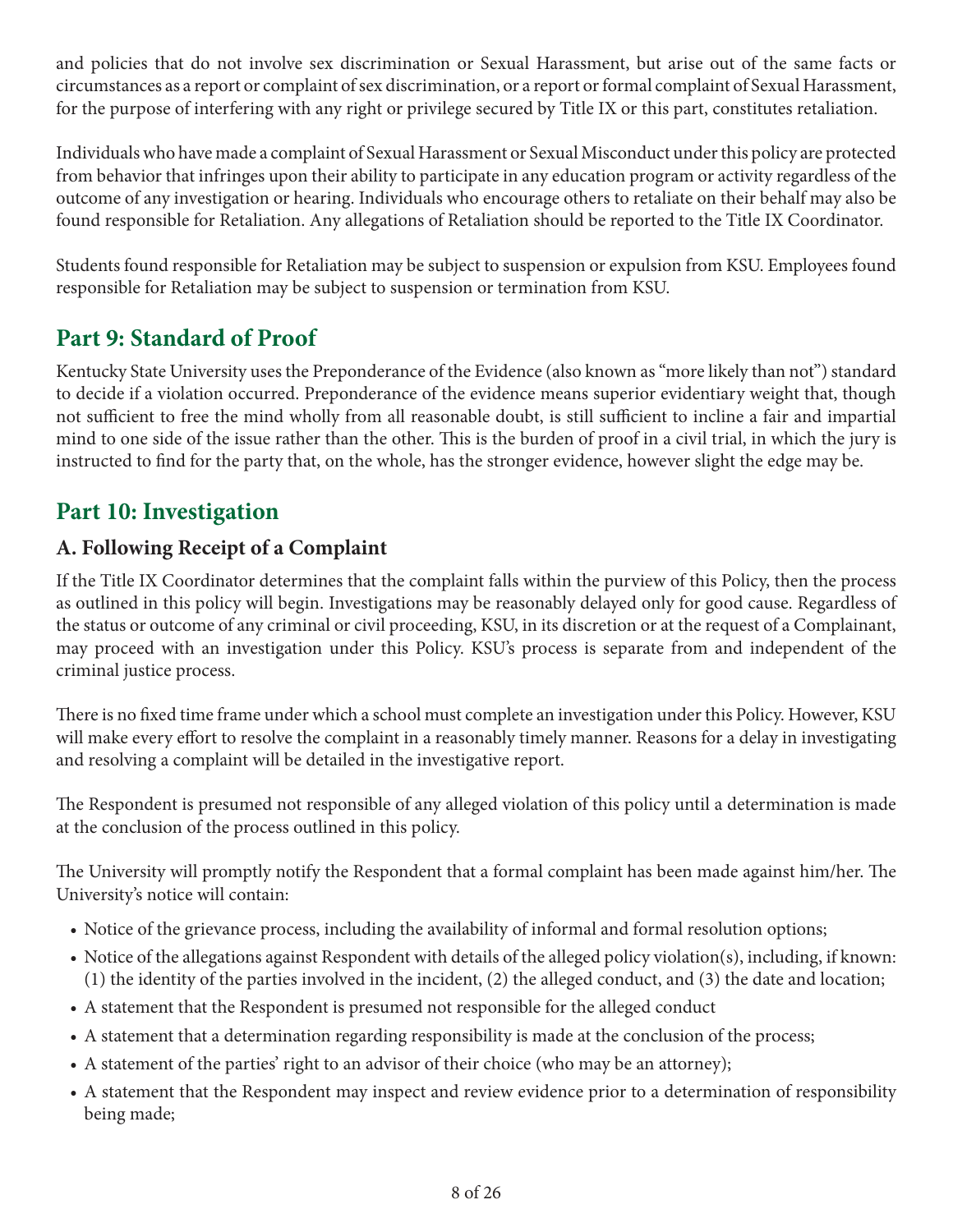- A warning that knowingly providing false statements or submitting false information during the grievance process constitutes a violation of this policy and is subject to disciplinary action; and
- A proposed interview date, time, and location that allows the parties enough time to prepare a response prior to the interview.

## **B. Federal Timely Warning Obligations**

Parties reporting Sexual Harassment should be aware that pursuant to the Clery Act, KSU personnel must issue crime alerts for incidents reported to them that represent a serious or continuing threat to students or employees. Should KSU personnel determine that a crime alert is warranted, KSU will withhold a victim's name and other identifying information and maintain confidentiality to the extent allowed by law, while providing enough information for University Community Members to make safety decisions in light of the potential danger.

## **C. Drug and Alcohol Amnesty**

KSU will not pursue disciplinary action for improper use of alcohol or other drugs against a party reporting Sexual Harassment or against another student who shares information as either a Witness to or as a reporter of Sexual Harassment as long as the report is made in good faith. KSU may, however, refer the student to counseling services.

## **D. Resolution Options – Informal and Formal Processes**

#### **a. Informal Resolution Process**

Informal Resolution is a process overseen by the Title IX Coordinator or designee in which the primary goal is to end Sexual Harassment, prevent its reoccurrence, and remedy any known impact on the KSU community. The Title IX Coordinator will determine if Informal Resolution is appropriate, based on the willingness of the parties, the information gathered during the investigation, and the nature of the alleged conduct. The University does not allow for Informal Resolution of certain alleged conduct or Sexual Harassment of a student or minor by an employee.

Sanctions are generally not pursued as a result of Informal Resolution, though the parties may agree to appropriate remedies. Anyone participating in the Informal Resolution process can stop that process at any time and request to continue through the Formal Resolution process. In addition, KSU reserves the right to change an Informal Resolution process to a Formal Resolution process if Informal Resolution efforts are not feasible or productive, or if sufficient information is available that suggests the need to do so.

#### **b. Formal Resolution Process**

If the Informal Resolution process is either unsuccessful or inappropriate, or one or both parties declines resolution through an Informal Resolution process, the matter will proceed with an investigation through the Formal Resolution process.

All investigations will be thorough, reliable, and impartial. Investigations will include all applicable investigation techniques, including but not limited to interviewing all relevant parties and witnesses, obtaining and reviewing available information, and identifying sources of expert information, if necessary. During investigations, regular communication will occur between the Title IX Coordinator or designee and the Complainant and Respondent.

Both parties are:

- Permitted an equal opportunity to provide witnesses and other inculpatory or exculpatory evidence;
- Permitted to bring an advisor of their choice, who may be an attorney, during any stage of the investigatory and grievance process;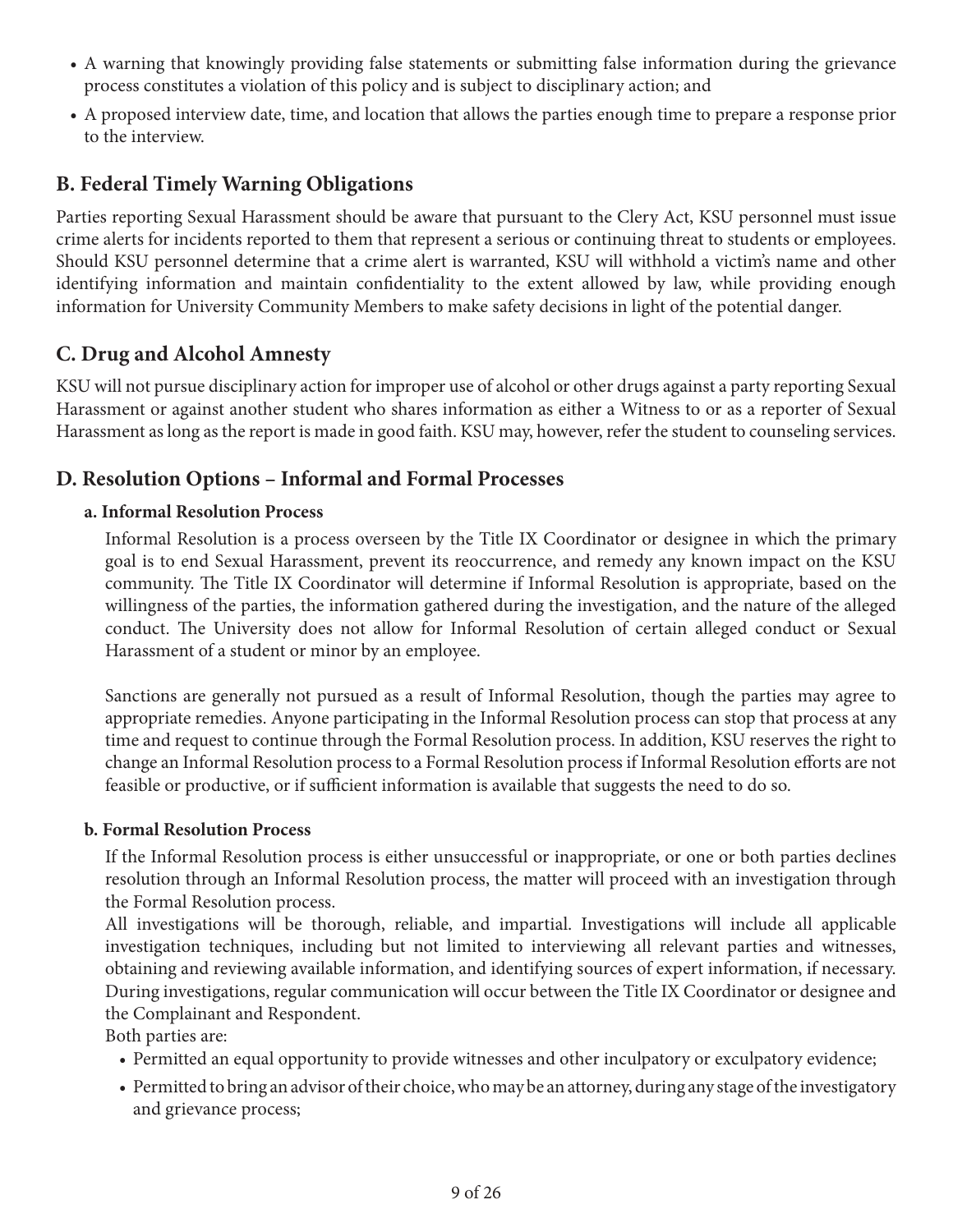- Given equal opportunity to inspect and review any information obtained as part of the investigation that is directly related to the allegations raised in the Formal Complaint, including evidence upon which the University does not intend to rely in reaching a decision;
- Given equal opportunity to respond to such evidence; and
- Given equal opportunity to refer to such evidence during the hearing, including for purposes of crossexamination.

#### **c. Role of the Investigator and Investigative Report**

After receipt of a Formal Complaint, the Title IX Coordinator will assign a Title IX Investigator to investigate the complaint. While parties are free to communicate with the Title IX Coordinator, the Title IX Coordinator does not and cannot investigate the Formal Complaint. The Title IX Investigator serves as the primary point of contact for the parties and functions as an impartial evidence gatherer.

Both parties shall have equal opportunity to present witnesses and evidence, both inculpatory and exculpatory.

During the investigative process, the burden of proof and the burden of gathering evidence regarding responsibility of an alleged violation rests with the University. Following an investigation, the Title IX Investigator will draft an investigative report that documents information gathered during the process, which will be made available to both parties. The draft investigative report will include:

- The details of the alleged conduct;
- A list of persons interviewed for the investigation and a summary of their interviews;
- A list and summary of all evidence, inculpatory and exculpatory, gathered;
- Assessments of the evidence (e.g., indications of where evidence from the parties conflicted, where a witness statement corroborated a party's claims, etc.);
- A synthesized list summarizing all the undisputed evidence upon which the parties/witnesses are in agreement and a synthesized list summarizing all the evidence that remains contested between the parties/witnesses; and
- The University or the Investigator may not request any records or information protected by a legal privilege (attorney/client, doctor/patient) without the voluntary written consent of the party holding the privilege.

The Title IX Investigator's report will not make any findings of fact, determinations as to whether a violation of this policy occurred, or any recommendations for resolutions of the grievance process.

The University will prove either an electronic or hard copy of the draft report to the parties and their advisors, if any. The parties will have ten (10) days to review the draft report and evidence in order to provide a written response to the Title IX Investigator. After ten (10) days, responses to the draft investigative report will no longer be accepted. The Title IX Investigator will include all written responses in the final investigative report. The University will send either electronic or hard copies of the final investigative report to the parties, their advisors, and Decision Maker. The parties will receive a copy of the investigative report at least ten (10) days before the hearing.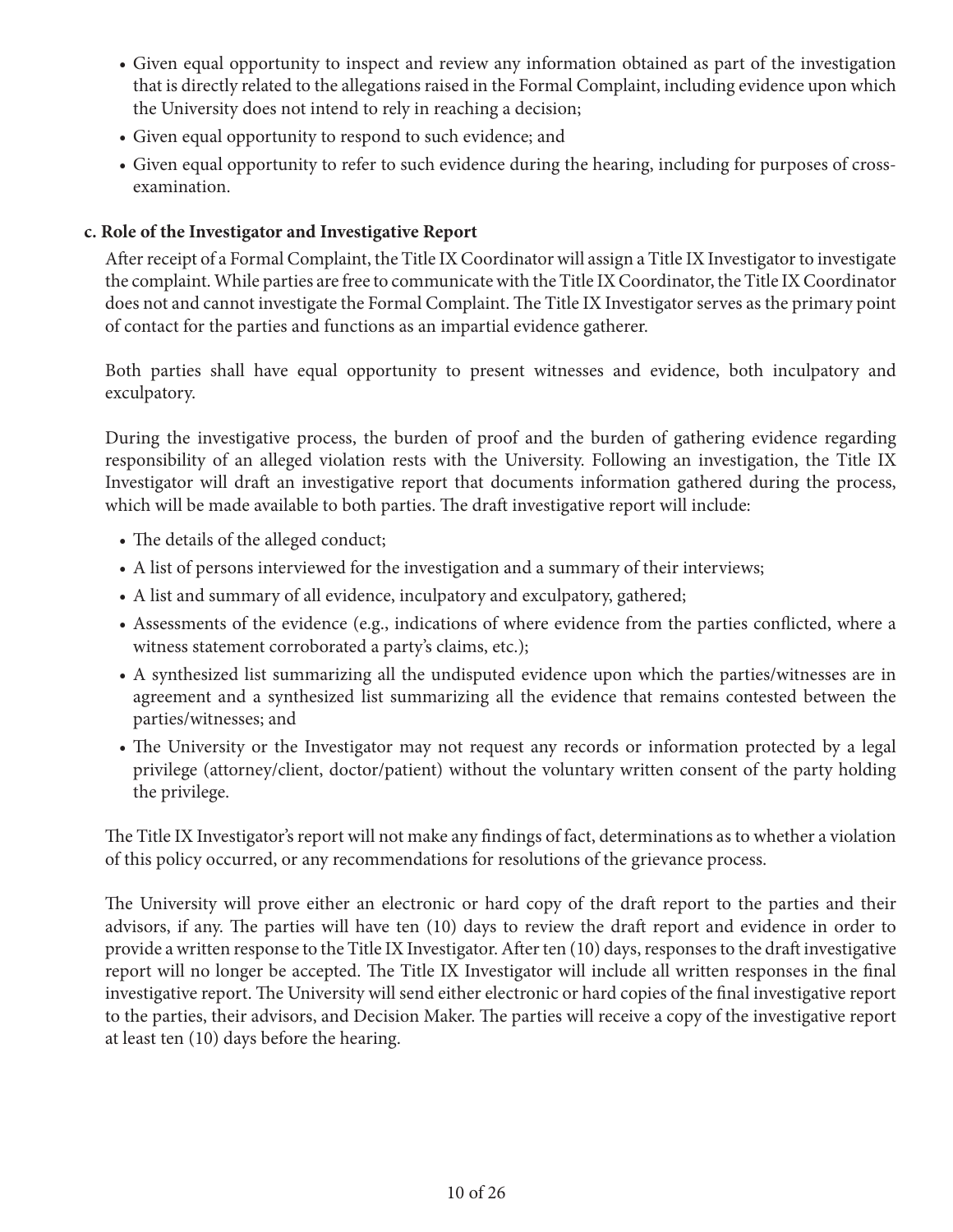# **Part 11: Determination of Probable Cause:**

- A. After reviewing the final investigative report, the Title IX Coordinator, or their designee, will determine whether there is probable cause to believe Respondent committed Sexual Harassment or Sexual Misconduct.
- B. If the Title IX Coordinator, or designee, concludes there is not probable cause to believe Respondent committed Sexual Harassment or Sexual Misconduct, the Title IX Coordinator will state this conclusion in writing and notify both the Complainant and Respondent. The Complainant may appeal this decision to the Appellate Officer. If the Formal Complaint is not dismissed in its entirety, the dismissal is not subject to appeal until the adjudication process is complete
- C. Alternatively, if the Title IX Coordinator, or designee, concludes there is Probable Cause, then the Title IX Coordinator will prepare a written statement of charges and present this written statement of charges to both the Complainant and Respondent.
- D. The written statement of charges will include a summary of the complaint, the alleged policy violation(s), the date and time of the pre-hearing meeting, and, if applicable, interim restrictions or supportive measures.

For allegations involving individuals, the statement of charges will be sent to Respondent's and Complainant's official University email addresses no less than five (5) calendar days prior to a scheduled pre-hearing meeting. Failure to read and comply with the statement of charges is not suitable grounds for an appeal.

For registered student organizations, the statement of charges will be mailed to the organization's representative, typically the organization's president, on file with the University. Failure to read and comply with the statement of charges is not suitable grounds for an appeal.

In scheduling a pre-hearing meeting, the Title IX Coordinator, or designee, considers the availability of Respondent, Complainant, and their respective Advisors, based on Complainant and Respondent's class schedules, if students, and work schedules, if employees.

E. Pre-Hearing Meetings: The Title IX Coordinator, or designee, will meet with Respondent and Complainant separately to: (1) discuss the hearing process; and (2) attempt to resolve the matter without conducting a live hearing. These meetings will occur separately. With the exception of Advisors, pre-hearing meetings are closed meetings. If Respondent chooses to resolve the allegation during the meeting, the case will be closed, and the appropriate unit administrator(s) will be notified. If the allegation is not resolved during the meeting, the case will be referred to the Decision Maker for a live hearing consistent with the procedures herein.

# **Part 12: General Hearing Procedures before the Decision Maker:**

Both parties will receive sufficient written notice of the date, time, location, participants, and purpose of any hearings, interviews, or meetings.

The hearing convenes following the investigation of a Formal Complaint. The Decision Maker will (1) objectively evaluate relevant evidence and determine if a violation of the Policy occurred and (2) administer sanctions and remedies as appropriate. For cases brought before the Decision Maker, the following procedures outline the process:

Both the parties and their advisors shall have at least ten (10) calendar days to review the investigative report and have access to inspect or review any evidence referenced in the report before the hearing convenes.

- Both the parties may choose to participate in a manner that does not require their presence in the same room as the other party(ies).
- No individual, including the Complainant, Respondent, or any witness, is required to attend or participate in the hearing. However, parties should be aware that the Decision Maker cannot consider any statements or evidence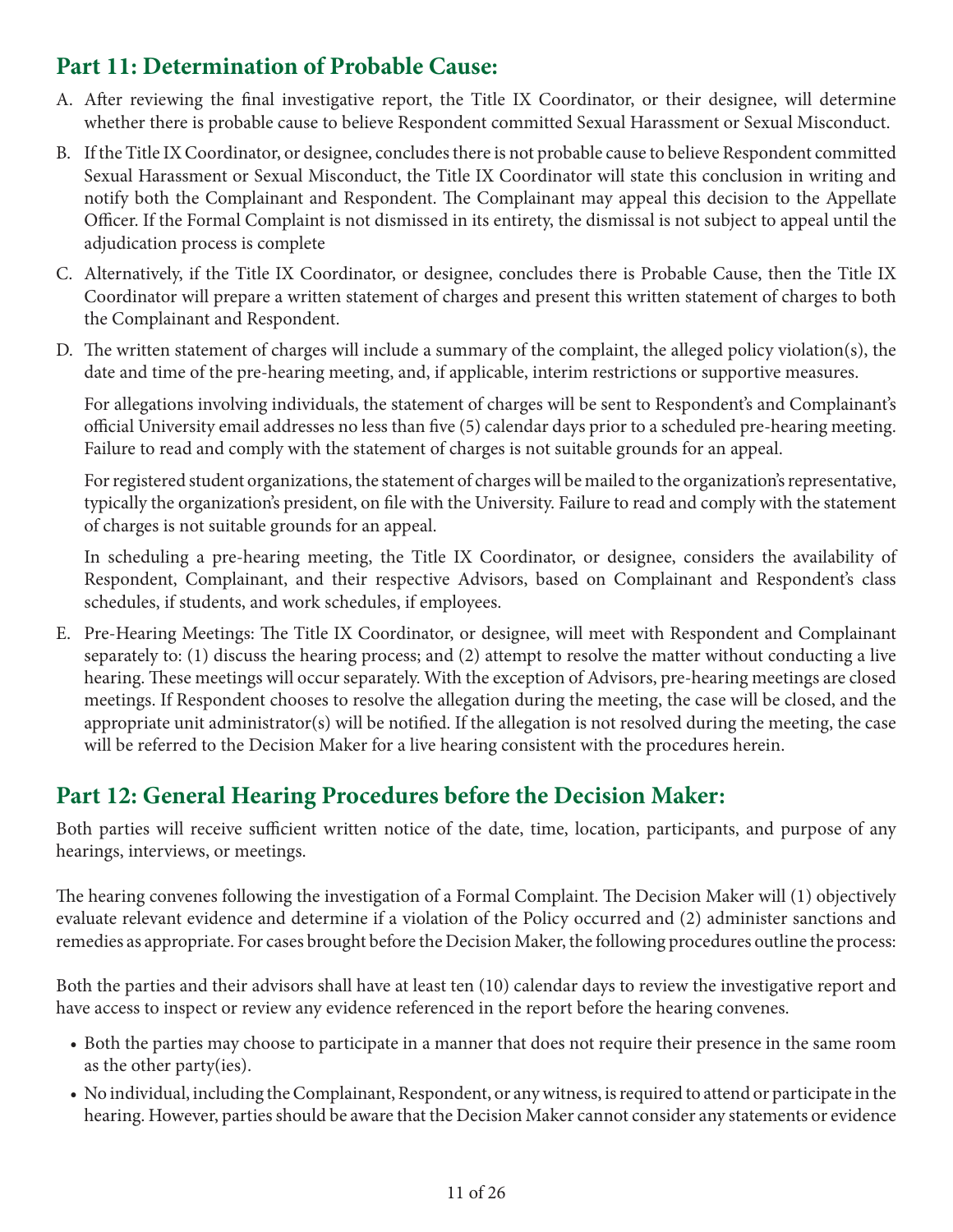(physical, documentary, or verbal) previously provided by a party/individual during the investigation who then chooses not to participate in the hearing and submit to cross-examination. Therefore, if a party participates in direct examination and then refuses to participate in cross examination the Decision Maker cannot rely on any statement of that individual in reaching a determination regarding responsibility. The Decision Maker will make a decision based only upon the information provided to them during the hearing. The Decision maker may not make inferences about determination because a party or witness did not participate in the hearing or cross-examination.

- Questions and evidence about Complainant's sexual predisposition or prior sexual behavior are not relevant unless (1) such questions and evidence about Complainant's prior sexual behavior are offered to prove that someone other than Respondent committed the conduct alleged by Complainant, or (2) if the questions and evidence concern specific incidents of Complainant's prior sexual behavior with Respondent and offered to prove consent. This standard is mandated by federal regulations and preempts any contrary Kentucky law.
- Both the parties are entitled to have present one advisor, and an attorney, present to .
- The Decision Maker is responsible for maintaining order and will direct any person who fails to comply with procedures during the hearing or who disrupts or obstructs the hearing to leave the hearing. The Decision Maker does not have the authority to dismiss allegations made pursuant to this policy.
- The hearing will be closed to the public. Complainant, Respondent, their respective Advisors are allowed to attend the entire porting of the hearing, excluding the Decision Maker's deliberations. Witnesses will be excluded from hearings except for the period of their own testimony.
- The Title IX Investigator assigned to the case will be called as the first witness and will present the Investigative Report.
- Both the parties' advisors may hear and question adverse parties and witnesses through cross-examination. Only advisors are permitted to ask cross-examination questions. At no point will the Complainant or Respondent be permitted to cross examine one another.
- If a party does not have an advisor, the University will provide that party an advisor of the University's choice to conduct cross-examination. Both the Complainant and the Respondent may rebut unfavorable inferences through cross-examination.
- Either party may request that the parties be placed in separate rooms during cross-examination while observing the questioning via live technological means.
- During cross-examination, the Decision Maker will determine relevancy and permissibility of a question prior to the individual answering.
- Credibility determinations will not be made based on a parties' designation (Respondent, Complainant, Witness), although challenging a party's credibility based upon information used during the hearing is permitted.
- Both the Complainant and the Respondent have the right to present information relevant to sanctioning on their own behalf by providing an impact statement.
- Within five (5) days of the hearing, the Decision Maker will issue a written determination regarding responsibility. The written determination will include:
	- o Identification of the allegations constituting Sexual Harassment or Sexual Misconduct;
	- o A description of the procedural steps taken from the receipt of the formal complaint through the Decision Maker's determination, including any notification to parties, interviews with parties and witnesses, site visits, methods used to gather other evidence, and hearings held;
	- o Findings of fact supporting the determination;
	- o Conclusions regarding the application of the facts to this policy;
	- o A statement of rationale for the result as to each allegation, including a determination regarding responsibility.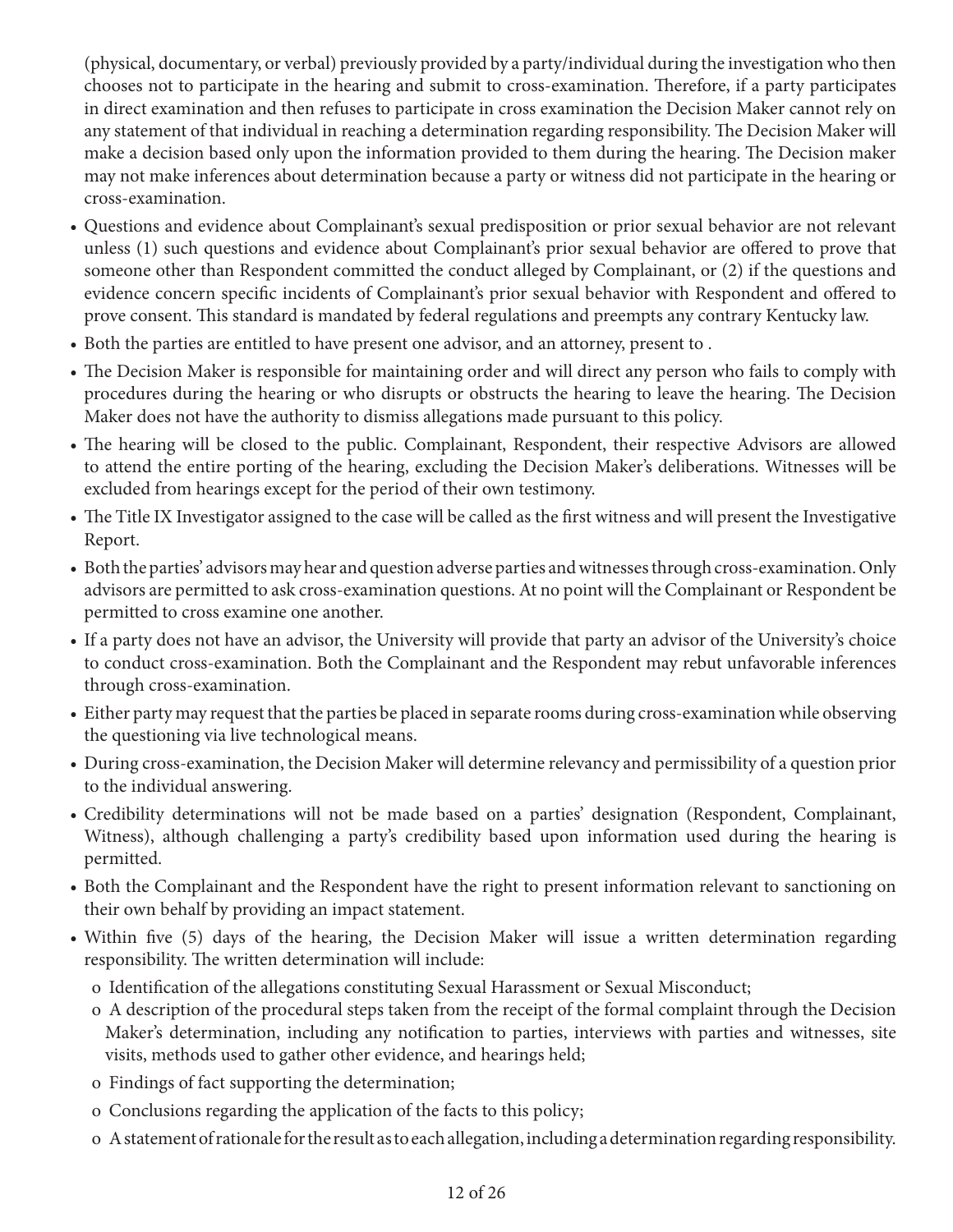- o A statement of rationale for any disciplinary sanctions the University imposes on the Respondent, and whether any further remedies will be provided to the Complainant's continuing education or work at the University;
- o The right for either party to appeal in accordance with this policy; and
- o The procedures and bases for the parties to appeal the Decision Maker's determinations.
- Both the Complainant and the Respondent shall receive concurrent notification of the determination and any sanctions/remedies imposed by the Decision Maker.
- A record shall be made of the hearing and maintained for seven (7) years for the initial report of the matter.

## **A. Conflicts of Interest**

In addition to compliance with the Policy, a decision maker should disqualify himself or herself in a proceeding in which the decision maker's impartiality might reasonably be questioned, including but not limited to instances where:

- The Decision Maker has a personal bias or prejudice concerning either party, or has personal knowledge of facts concerning the hearing;
- The Decision Maker was directly involved in the matter in controversy;
- The Decision Maker previously supervised the Complainant or Respondent;
- The Decision Maker was a witness to the matter;
- The Decision Maker or a person in his/her family is related to either party; or
- The Decision Maker is in the same Department as the Complainant or Respondent.
- Failure of the Decision Maker to disqualify himself or herself or notify the Title IX Coordinator of potential conflicts of interest is considered a violation of this Policy.

## **B. Restricted Communication**

The Decision Maker shall not initiate, permit, or consider communication made outside the hearing process concerning a pending matter, except as follows:

- Any communication necessary to perform their responsibilities and duties; or
- Any communication for scheduling, administrative, or emergency purposes, which does not address substantive matters.

If a Decision Maker receives an unauthorized communication bearing upon the substance of a complaint, the Decision Maker shall promptly notify the Title IX Coordinator of the substance of the communication. Both parties will be made aware of the communication and given an opportunity to respond. A Decision Maker shall not investigate facts in a complaint and shall consider only the information presented during the hearing process.

# **C. Disciplinary Sanctions**

Factors considered when determining a sanction may include but are not limited to:

- The nature, severity of, and circumstances surrounding the violation;
- An individual's disciplinary history;
- Previous grievances or allegations involving similar conduct. Second or subsequent offenses will receive more severe sanctioning.
- Class standing (hours earned) where necessary to determine the impact of the sanction on the Complainant, Respondent, or University Community.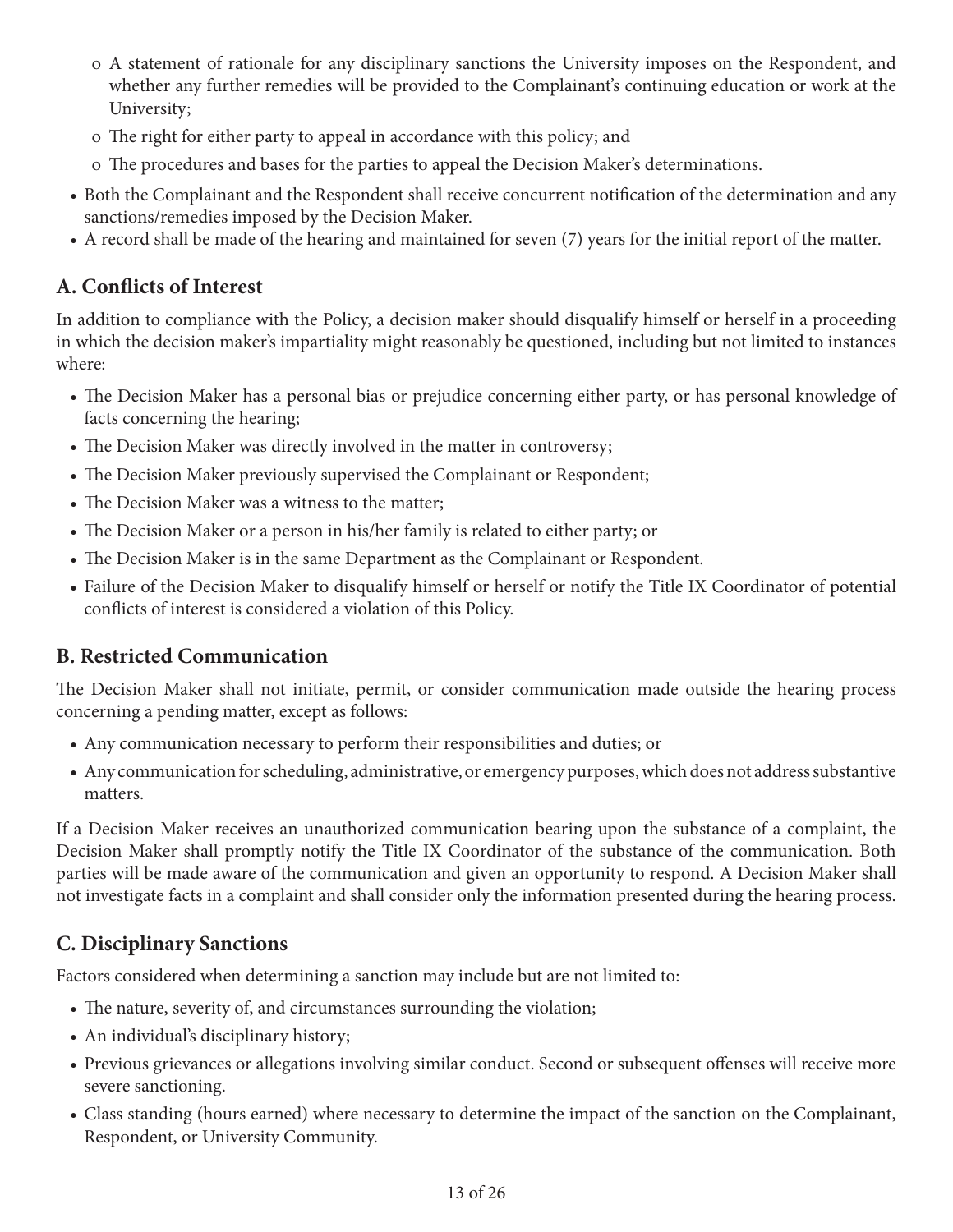- The academic records of the parties;
- The need for sanctions to bring an end to the Sexual Harassment, Sexual Misconduct, and/or Retaliation;
- The need for sanctions/responsive actions to prevent the future recurrence of Sexual Harassment, Sexual Misconduct, and/or Retaliation; and
- The need to remedy the effects of the Sexual Harassment, Sexual Misconduct, and/or Retaliation on the Complainant and the community.

## **D. Recommended Sanctions**

Sanctions or remedies for a student who has violated this Policy may include, but are not limited to: verbal or written warning, required educational program, probation, loss of visitation privileges, counseling, no contact order, relocation of residence halls, eviction from the residence halls, limited access to campus, community service hours, alcohol and drug assessment/counseling, suspension, and/or expulsion.

The chart below outlines the recommended sanctions for specific acts of Sexual Harassment. Additional sanctions not specifically listed below may also be imposed when appropriate.

|                                                                          | <b>Recommended Range of</b><br><b>Sanctions (STUDENTS)</b>                                                            | <b>Recommended Range of</b><br><b>Sanctions (EMPLOYEES)</b>                      |
|--------------------------------------------------------------------------|-----------------------------------------------------------------------------------------------------------------------|----------------------------------------------------------------------------------|
| <b>Sexual</b><br>Harrassment:<br>Quid Pro Quo                            | Disciplinary Probation, Counseling<br>Assessment, Social Restrictions,<br>Social Suspension, Suspension,<br>Expulsion | Probation, Written Warning,<br>Counseling Assessment,<br>Suspension, Termination |
| <b>Sexual</b><br>Harrassment:<br><b>Hostile Environment</b>              | Disciplinary Probation, Counseling<br>Assessment, Social Restrictions,<br>Social Suspension, Suspension,<br>Expulsion | Probation, Written Warning,<br>Counseling Assessment,<br>Suspension, Termination |
| <b>Sexual</b><br>Harrassment:<br><b>Sexual Assault</b>                   | Suspension, Expulsion                                                                                                 | Suspension, Termination                                                          |
| <b>Sexual</b><br>Harrassment:<br>Dating Violence or<br>Domestic Violence | Disciplinary Probation, Counseling<br>Assessment, Social Restrictions,<br>Social Suspension, Suspension,<br>Expulsion | Probation, Written Warning,<br>Counseling Assessment,<br>Suspension, Termination |
| <b>Sexual</b><br>Harrassment:<br>Stalking                                | Disciplinary Probation, Counseling<br>Assessment, Social Restrictions,<br>Social Suspension, Suspension,<br>Expulsion | Probation, Written Warning,<br>Counseling Assessment,<br>Suspension, Termination |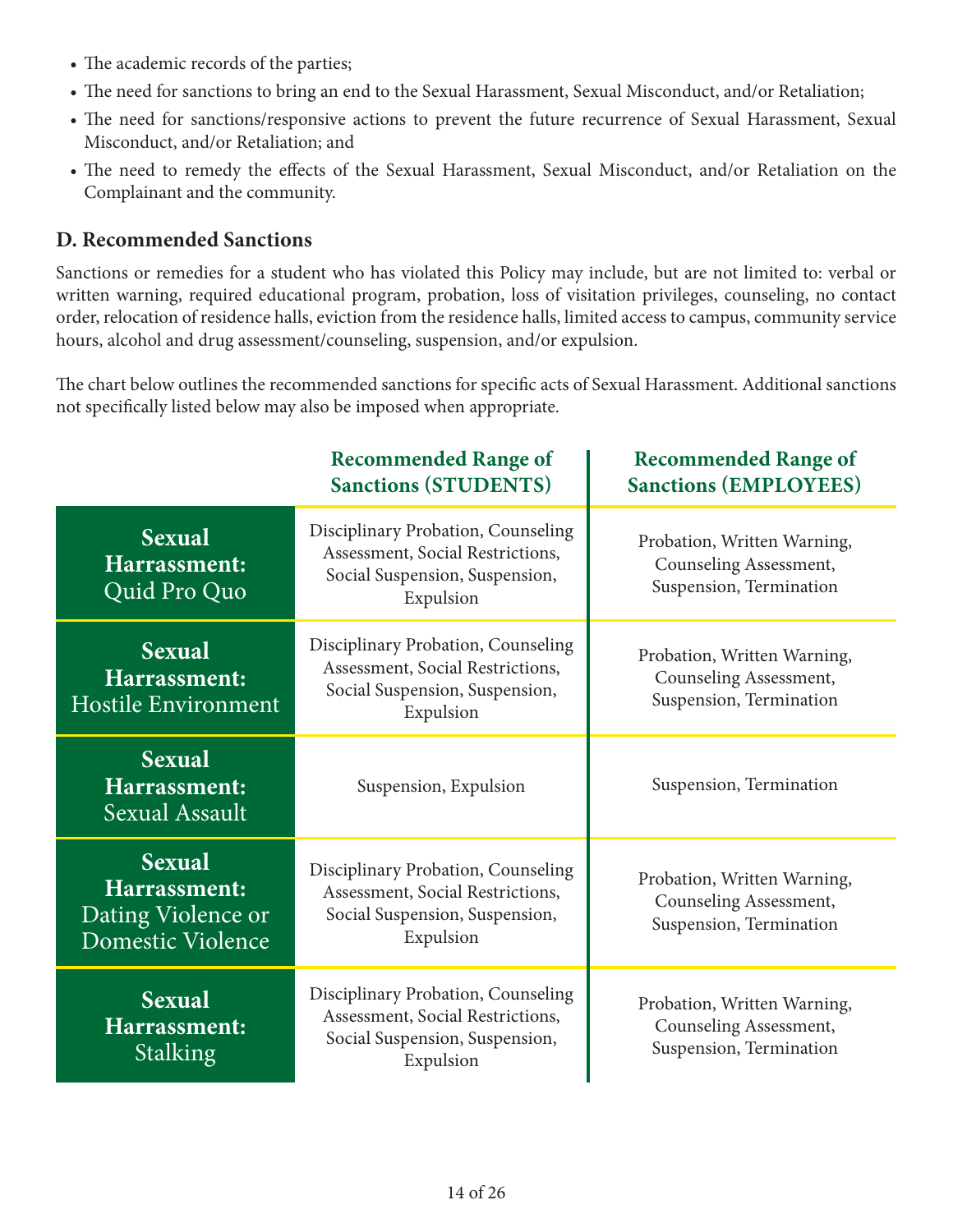The chart below outlines the recommended sanctions for specific acts of Sexual Misconduct. Additional sanctions not specifically listed below may also be imposed when appropriate.

|                                                                          | <b>Recommended Range of</b><br><b>Sanctions (STUDENTS)</b>                                                            | <b>Recommended Range of</b><br><b>Sanctions (EMPLOYEES)</b>                      |
|--------------------------------------------------------------------------|-----------------------------------------------------------------------------------------------------------------------|----------------------------------------------------------------------------------|
| <b>Sexual</b><br>Harrassment:<br>Sexual Assault                          | Suspension, Expulsion                                                                                                 | Suspension, Termination                                                          |
| <b>Sexual</b><br>Harrassment:<br>Dating Violence or<br>Domestic Violence | Disciplinary Probation, Counseling<br>Assessment, Social Restrictions,<br>Social Suspension, Suspension,<br>Expulsion | Probation, Written Warning,<br>Counseling Assessment,<br>Suspension, Termination |
| <b>Sexual</b><br>Harrassment:<br><b>Stalking</b>                         | Suspension, Expulsion                                                                                                 | Suspension, Termination                                                          |
| <b>Sexual</b><br>Harrassment:<br>Sexual Exploitation                     | Disciplinary Probation, Counseling<br>Assessment, Social Restrictions,<br>Social Suspension, Suspension,<br>Expulsion | Probation, Counseling Assessment,<br>Suspension, Termination                     |

# **E. Student Participation and Student Withdrawal**

The University may place an administrative hold on the records of any student who is the subject of an alleged Policy violation. The administrative hold will not permit the student to withdraw from and/or register for classes, and/or return to the University, and/or receive a copy of his or her transcript. At its discretion, during the course of an investigation, the University will temporarily remove the hold so as to not hinder the responding student's educational progress. Should a student attempt to withdraw and/or not participate in the investigation and/or hearing, the process will nonetheless proceed in the student's absence to the conclusion of the process.

## **F. Employee Resignation**

Should an employee resign while an investigation is pending, the records of the investigation will reflect that status. Should an employee resign, the process will nonetheless proceed in the employee's absence to the conclusion of the process. The University will only render final findings but will not have jurisdiction to sanction the former employee.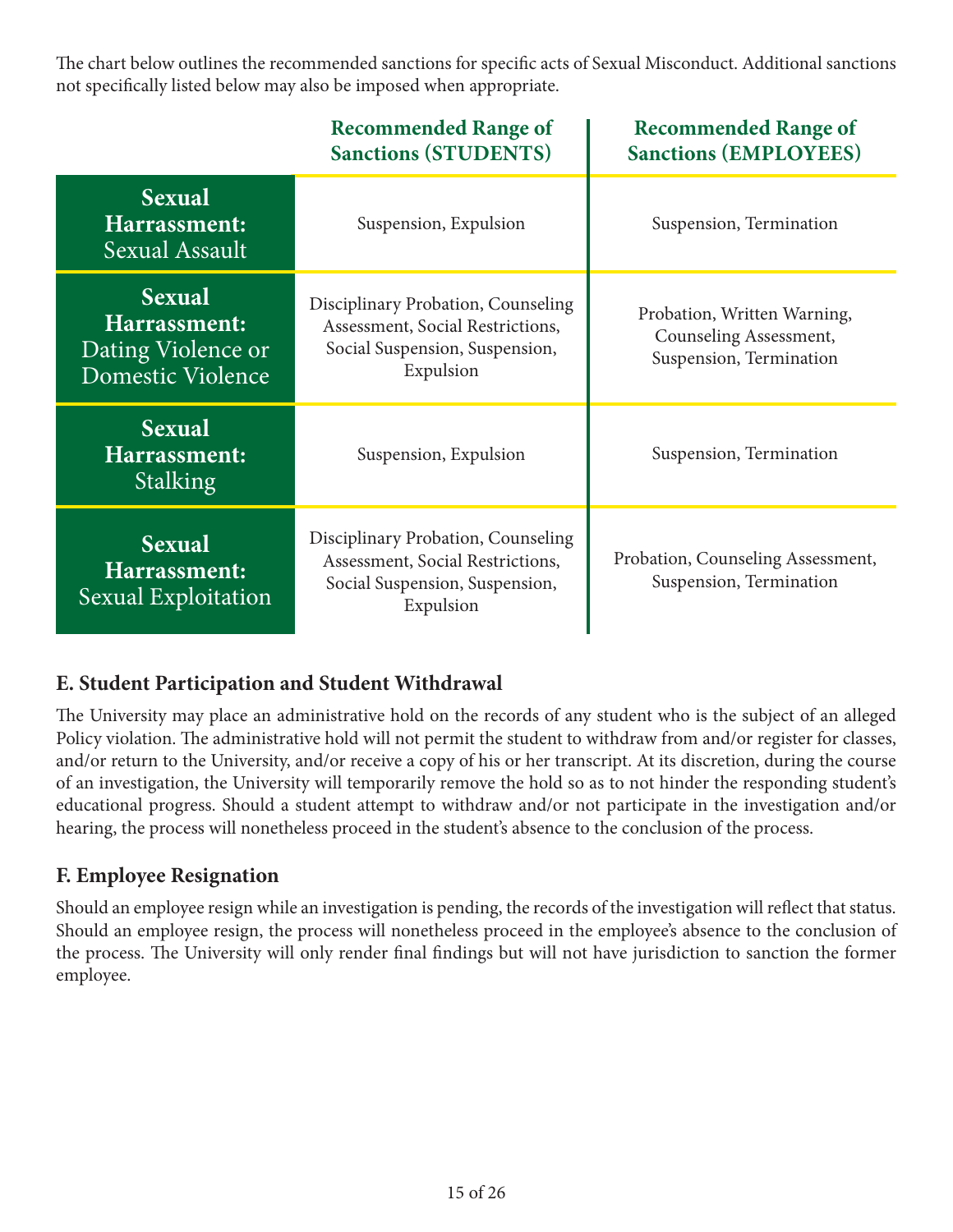# **Part 13: Process to Appeal the Decision Maker's Determinations**

Any of the Decision Maker's findings or sanctions may be appealed according to the grounds below.

# **A. Appeal of Findings**

The Complainant or Respondent may appeal: (1) the findings of the Decision Maker, (2) sanctions imposed by the Decision Maker, and (3) dismissal of a Formal Complaint.

Either party may appeal the Decision Maker's finding of responsibility. The appeal must be submitted, in writing, to the Title IX Coordinator or designee by close of business on the second business day following receipt of the closing letter. The other party is notified of the appeal and has two business days to respond in writing to the Title IX Coordinator or designee.

The Title IX Coordinator will forward the appeal to the Appellate Officer who will review the appeal and notify the parties of the determination. The appeal of findings process is the same for students and employees.

\*\*The Title IX Coordinator will gather all applicable and relevant documents and forward the appeal and any response received to the Appeals Officer.

#### *Appeals of Findings May Be Submitted Only on the Following Bases*

- Procedural irregularity that affected the outcome of the matter. A description of the error and its impact on the outcome of the case must be included in the written appeal;
- The Title IX Coordinator, Investigator, or Decision Maker had a conflict of interest or bias for or against Complainants or Respondents or the individual Complainant or Respondent that affected the outcome of the matter. A description of the conflict and its impact on the outcome of the case must be included in the written appeal; or
- New evidence that was not reasonably available at the time the determination regarding responsibility or dismissal was made, that could affect the outcome of the matter. Information that was known to the Complainant or Respondent during the investigation, but which he or she chose not to present, is not new information. A summary of this new information and its potential impact on the investigation findings must be included in the written appeal.

The Appeals Officer or designee will review the appeal and the appeal response to determine if one of the ground(s) for appeal have been met. Appeals are confined to a review of the written record on appeal.

#### *Principles Governing Appeals of Findings*

- Appeals granted based upon procedural irregularity shall be remanded to the Decision Maker who will reopen the hearing and correct the procedural irregularity.
	- o If the appeal is that the procedural irregularity occurred during the investigation, the Appeals Officer will remand the investigation back to the Title IX office to correct the error. In rare cases where the procedural irregularity cannot be fixed, such as conflict of interest, the Appeals Officer may remand the case back to the Title IX Office for a new investigation with a new investigator.
- For appeals granted based on bias or conflict of interest, the Appeals Officer shall review the entire record of the grievance process to determine whether or not there was any conflict or bias on part of the Title IX Coordinator, Title IX Investigator, or Decision Maker, and whether or not bias or conflict affected the outcome.
	- o If it is determined there was no bias or conflict, the Appeals Officer will issue a written determination affirming the determination of the Decision Maker.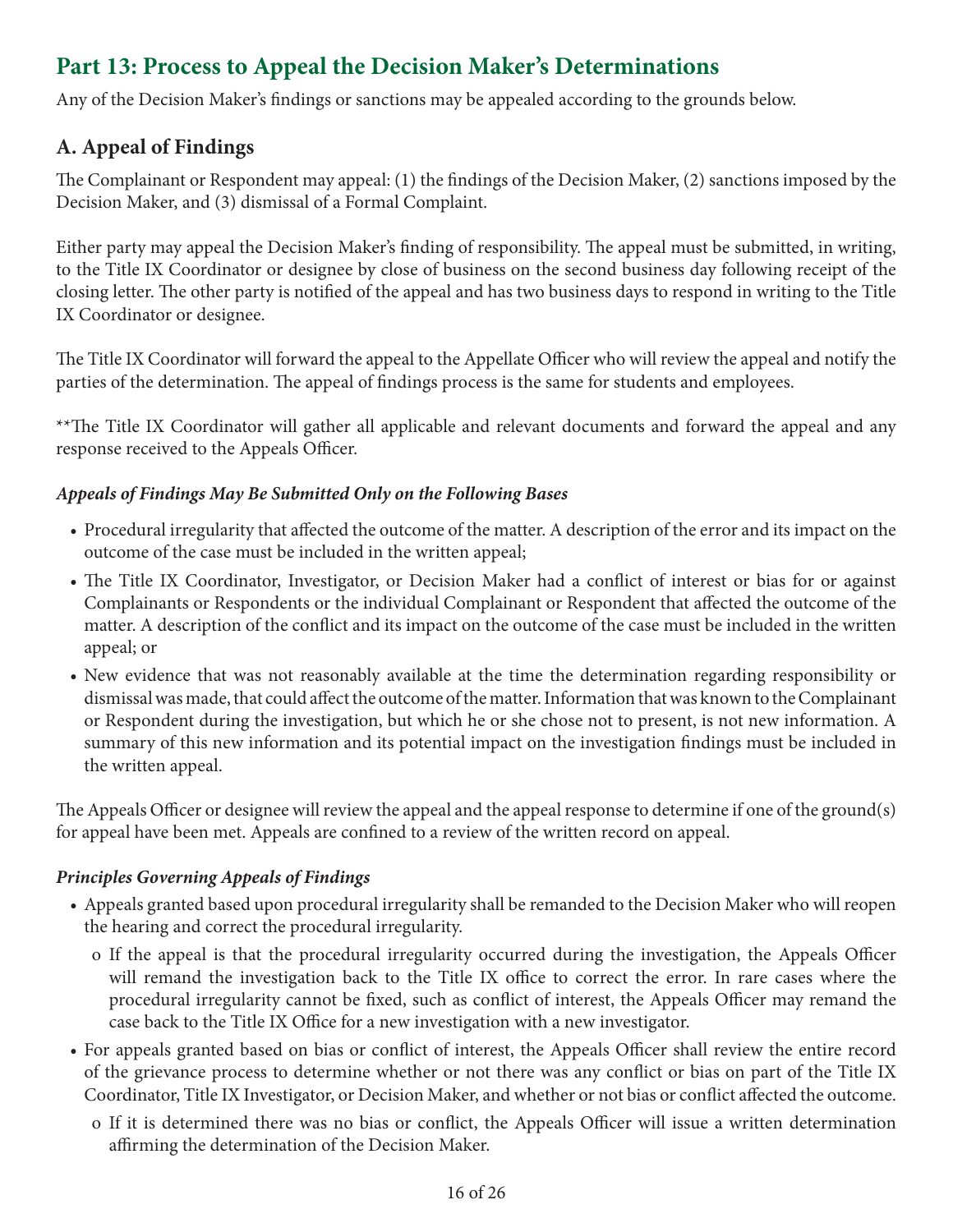- o If it is determined there was bias or conflict, the Appeals Officer with remand the matter back to the stage where the conflict was present and the matter will restart with a new investigator or Decision Maker, as appropriate.
- Appeals granted based on new information shall be remanded to the investigative stage to determine if sufficient information exists to suggest there may be a violation of the policy. If so then the matter will be reheard, including the new information, by the Decision Maker.
- All parties shall be informed of the results to grant or deny the appeal in writing with a rationale for the results.
- If no bases for appeal are met, the appeal will be denied and the findings will be final.

# **A. Student Appeal of Sanctions**

Either party may appeal the sanction(s) imposed by the Decision Maker. The appeal must be submitted, in writing, to the Title IX Coordinator or designee by close of business on the second business day following receipt of the closing letter. The other party is notified of the appeal and has two business days to respond in writing to the Title IX Coordinator or designee.

The Title IX Coordinator will forward the appeal to the Appellate Officer who will review the appeal and notify the parties of the determination. The appeal of findings process is the same for students and employees.

\*\*The Title IX Coordinator will gather all applicable and relevant documents and forward the appeal and any response received to the Appeals Officer.

### *Sanction Appeals May Be Submitted Only On The Following Bases*

- Procedural irregularity that affected the outcome of the matter. A description of the error and its impact on the outcome of the case must be included in the written appeal;
- The Title IX Coordinator, Investigator, or Decision Maker had a conflict of interest or bias for or against Complainants or Respondents or the individual Complainant or Respondent that affected the outcome of the matter. A description of the conflict and its impact on the outcome of the case must be included in the written appeal; or
- New evidence that was not reasonably available at the time the determination regarding responsibility or dismissal was made, that could affect the outcome of the matter. Information that was known to the Complainant or Respondent during the investigation, but which he or she chose not to present, is not new information. A summary of this new information and its potential impact on the investigation findings must be included in the written appeal.

#### *Principles Governing Appeals Involving Sanctions Other Than Suspension Or Expulsion*

- The Appeals Officer or designee will review the appeal and written record to determine if one of the grounds for appeal have been met.
- If no grounds for appeal exists based on the written record, the appeal will be denied and the sanction will be final.
- If the Appeals Officer or designee determines that grounds for appeal exist, the appeal shall be heard by the Dean of Students. The Dean of Students shall review the appeal based only on the grounds identified by the Appeals Officer or designee. The Dean of Students may modify the sanction imposed by the Decision Maker.
- The Dean of Students' decision shall be final.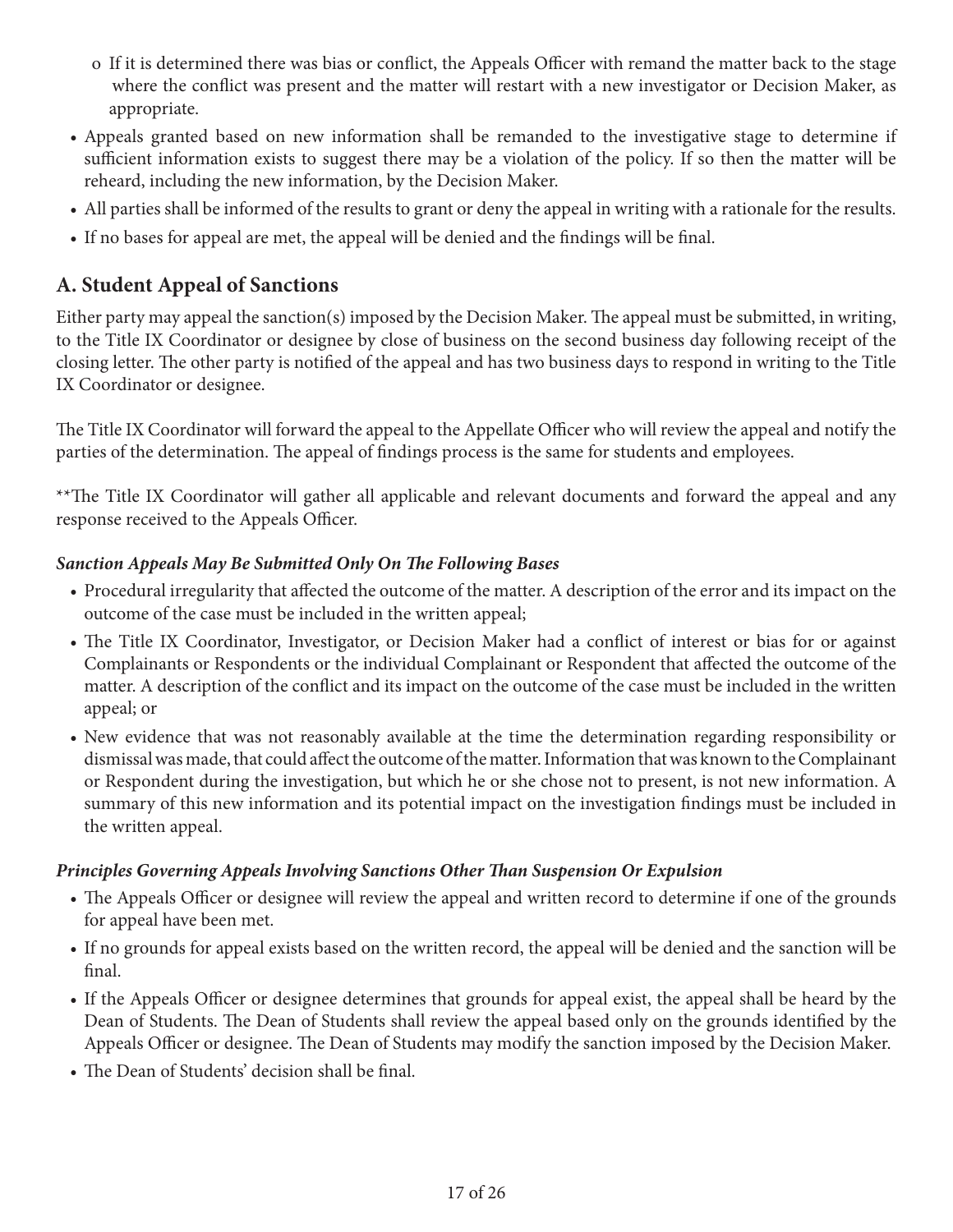#### *Principles Governing Appeals Involving Sanctions Of Suspension Or Expulsion*

- The Appeals Officer or designee will evaluate the appeal, and prepare a recommendation for the Vice-President for Student Engagement and Campus Life as to whether or not the grounds for appeal have been met.
- The Appeals Officer or designee will submit his/her recommendation as to whether there are valid grounds for appeal, along with the appeal submitted by the student(s) and any response filed, to the Vice-President for Student Engagement and Campus Life.
- The Vice-President for Student Engagement and Campus Life shall review the materials submitted by the Appeals Officer or designee.
- The student may appeal the Vice-President's decision to the Board of Regents. The student must appeal on one of the three grounds listed above. The appeal must be submitted, in writing, within two business days of receiving the Vice-President's decision. The student must submit the appeal to the Appeals Officer.
- The Appeals Officer or designee shall provide the original recommendation as to whether there are valid grounds for appeal, the student's original appeal and the Vice-President's response, along with the new appeal to the Board of Regents.
- The Board of Regent's may modify the sanction imposed by the Decision Maker. The Board of Regent's decision shall be final.

#### *Principles Governing Appeals of Sanctions*

- Appeals are confined to a review of the written record on appeal, including but not limited to evidence presented at the hearing and documentation pertinent to the grounds for appeal. The person(s) hearing the appeal shall not consider matters outside of the hearing record in making a determination.
- All parties will be informed of the results of the appeal in writing. The decision of the Vice President for Student Life and Campus Engagement, or the Board of Regents in cases involving suspension or expulsion, is final and may not be appealed.

# **B. Employee Appeal of Sanctions**

Either party may appeal the sanctions imposed by the Decision Maker for violating the Policy. The appeal must be submitted, in writing, to the Title IX Coordinator or designee by close of business on the second business day following receipt of the closing letter. The other party is notified of the appeal and has two business days to respond in writing to the Title IX Coordinator or designee.

The Title IX Coordinator will forward the appeal to the Appellate Officer who will review the appeal and notify the parties of the determination. The appeal of findings process is the same for students and employees.

\*\*The Title IX Coordinator will gather all applicable and relevant documents and forward the appeal and any response received to the Appeals Officer.

#### *Appeals May Be Submitted Only On The Following Bases*

- Procedural irregularity that affected the outcome of the matter. A description of the error and its impact on the outcome of the case must be included in the written appeal;
- The Title IX Coordinator, Investigator, or Decision Maker had a conflict of interest or bias for or against Complainants or Respondents or the individual Complainant or Respondent that affected the outcome of the matter. A description of the conflict and its impact on the outcome of the case must be included in the written appeal; or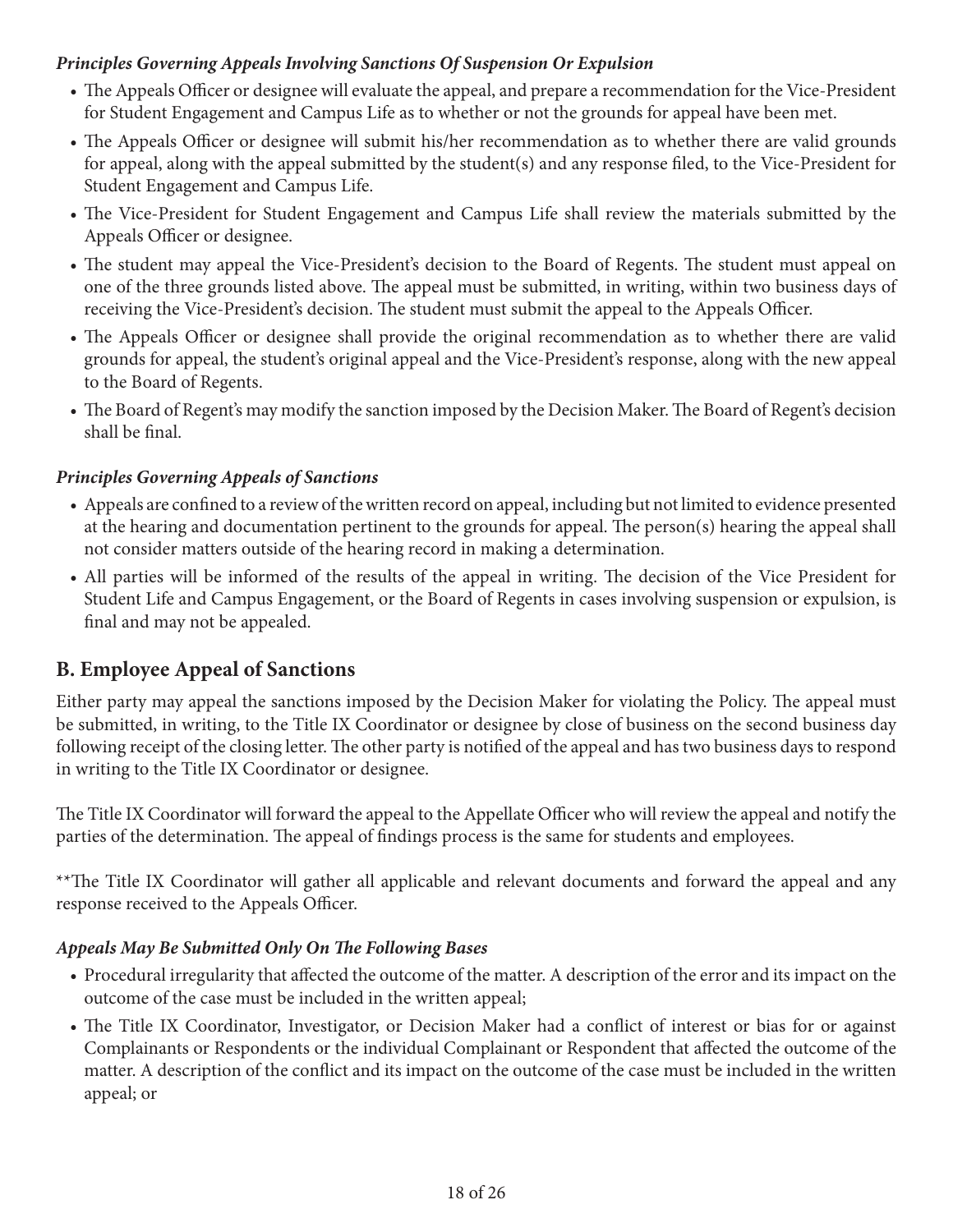• New evidence that was not reasonably available at the time the determination regarding responsibility or dismissal was made, that could affect the outcome of the matter. Information that was known to the Complainant or Respondent during the investigation, but which he or she chose not to present, is not new information. A summary of this new information and its potential impact on the investigation findings must be included in the written appeal.

#### *Appeal of Sanctions for Non-Tenured Faculty Respondent, Staff Respondent, or Tenured Faculty Respondent (receiving disciplinary action other than termination)*

- The appeal must be submitted, in writing, to the Appeals Officer or designee by close of business on the second business day following notice of the disciplinary action.
- The other party is notified of the appeal and has two business days to respond in writing to the Appeals Officer or designee.
- The Appeals Officer or designee will review the appeal and the appeal response to determine if one of the ground(s) for appeal have been met. Appeals are confined to a review of the written record on appeal.
- If no ground(s) for appeal exists, the appeal will be denied and the sanction will be final.
- If one or more of the bases for appeal exist(s), the appeal shall be heard by the Director of Human Resources. The Director of Human Resources shall review the appeal based only on the grounds identified by the Appeals Officer or designee.
- The Director of HR may modify the sanction imposed by the Decision Maker. The decision of the Director of HR shall be final.

#### *Principles Governing Appeals of Sanctions*

- Appeals are confined to a review of the written record on appeal, including but not limited to information presented at the hearing and documentation pertinent to the grounds for appeal. The Director of HR shall not consider matters outside of the hearing record in making a determination.
- All parties will be informed of the results of the appeal in writing. The decision of the Director of Human Resources is final and may not be appealed.

#### *Appeal of Disciplinary Action for a Tenured Faculty Respondent Subject to Termination*

- The tenured faculty member has a right to appeal the discipline of termination to the Board of Regents, pursuant to KRS 164.360.
- Complainants may appeal based on the claim that termination should have been the discipline.
- The appeal must be submitted, in writing, to the Appeals Officer, or designee within two business days of the notice of disciplinary action.
- The other party is notified of the appeal and has two business days to respond in writing to the Appeals Officer or designee.
- The Appeals Officer or designee will review the appeal and offer a recommendation as to whether or not the grounds for an appeal have been met.
- The Appeals Officer or designee will submit his/her recommendation as to whether or not there are valid grounds for appeal, along with the written materials submitted by the Complainant and/or Respondent, to the Board of Regents.
- All documents to be used in the hearing before the Board of Regents must be fully disclosed to the Appeals Officer or designee no less than five (5) days in advance of the hearing.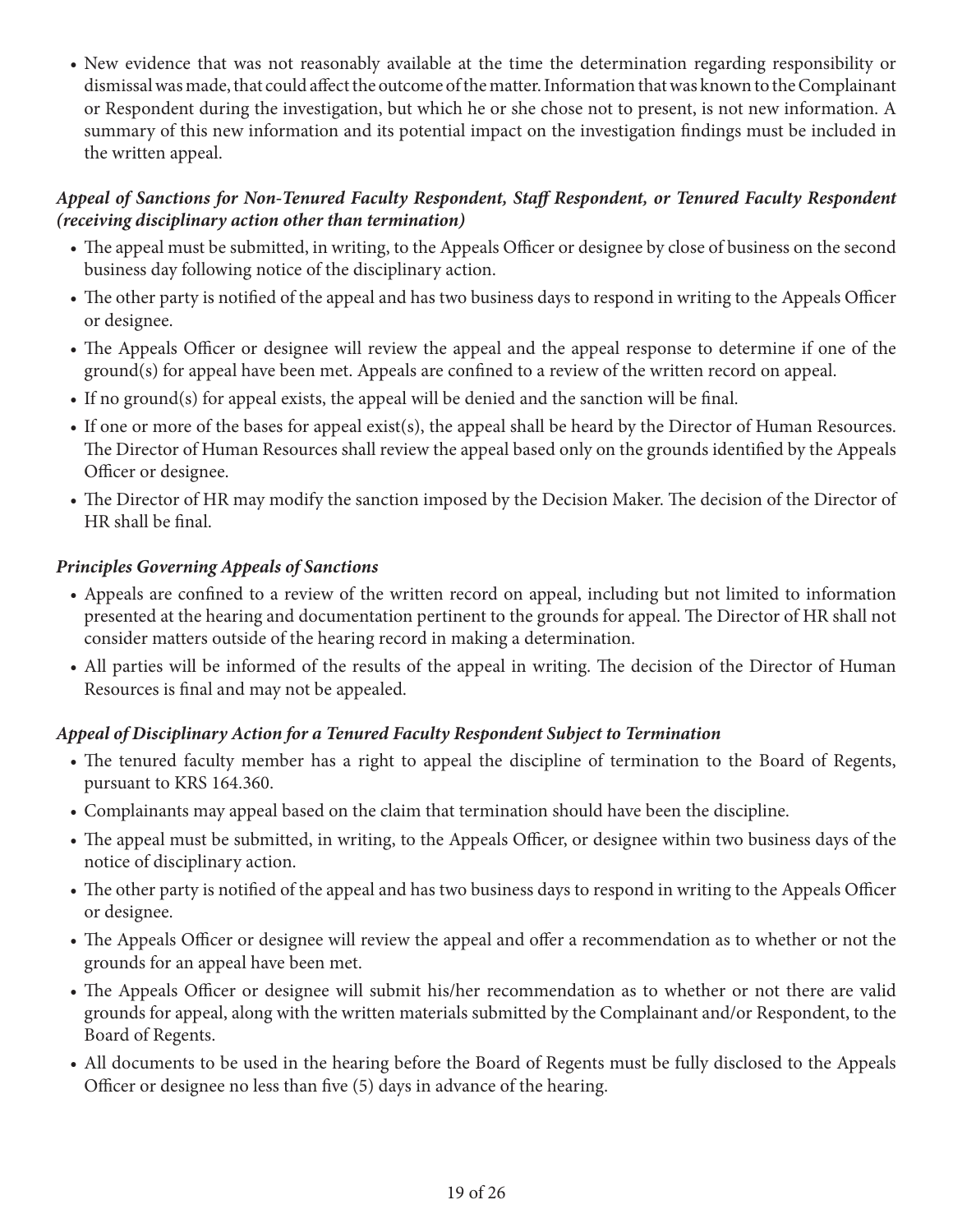#### *Principles Governing Appeals Involving Termination for Tenured Faculty*

- The Board of Regents will hear the discipline appeal as soon as is practicable, but no later than the next regularly scheduled Board meeting.
- Appeals granted based upon procedural irregularity shall be remanded to the Decision Maker to correct the procedural irregularity.
- For appeals granted based on bias or conflict of interest, the Board shall review the entire record of the grievance process to determine whether or not there was any bias or conflict by the Title IX Coordinator, Title IX Investigator, or Decision Maker, and whether bias or conflict affected the outcome.
	- o If it is determined there was no bias or conflict, the Board will issue a written determination affirming the determination of the Decision Maker.
	- o If it is determined there was bias or conflict, the Board with remand the matter back to the stage where bias or conflict was present and the matter will restart with a new investigator or Decision Maker, as necessary.
- Appeals based on new information will be remanded to the Decision Maker who will then review the original factual finding to determine if the new information changes the original factual finding. If the Decision Maker determines that the original factual finding has changed, the new factual finding, if appropriate, will be sanctioned.
- A faculty member shall not be removed until after ten (10) days-notice, in writing, stating the nature of the charges preferred, and after an opportunity has been given him/her to make a defense before the Board of Regents by counsel or otherwise and to introduce testimony which shall be heard and determined by the Board of Regents (KRS 164.360). In cases involving Sexual Misconduct or Sexual Harassment only, the Complainant shall have the same rights as the Tenured-Faculty Respondent.

All parties will be informed of whether the disciplinary action appeal is accepted and the results of the disciplinary action appeal decision. The decision of the Board of Regents is final and may not be appealed.

# **Part 14: Definitions**

# **Actual Knowledge**

Notice of Sexual Harassment or allegations of Sexual Harassment to KSU's Title IX Coordinator or any official of KSU who has authority to institute corrective measures on behalf of the University.

# **Advisor**

An advocate or other individual who may attend both an investigative meeting or live hearing to provide advice, support, or guidance to either Respondent or Complainant. An advisor may not interfere with the purpose of or create a disturbance in any investigative meeting. If an advisor does interfere with the purpose of or create a disturbance in any investigative meeting, they will be asked to leave the meeting.

An advisor may be an attorney. Non-attorney Advisors may not directly participate in a live hearing because participating in a live hearing may be regarded as the practice of law in Kentucky. An Advisor may not be a witness at the haring of the matter for which they are serving as an Advisor.

# **Appeals Officer**

A person who reviews appeals to determine if the appeal meets any of the grounds as set forth in this Policy.

# **Business Day**

A business day is a day during which KSU offices are open.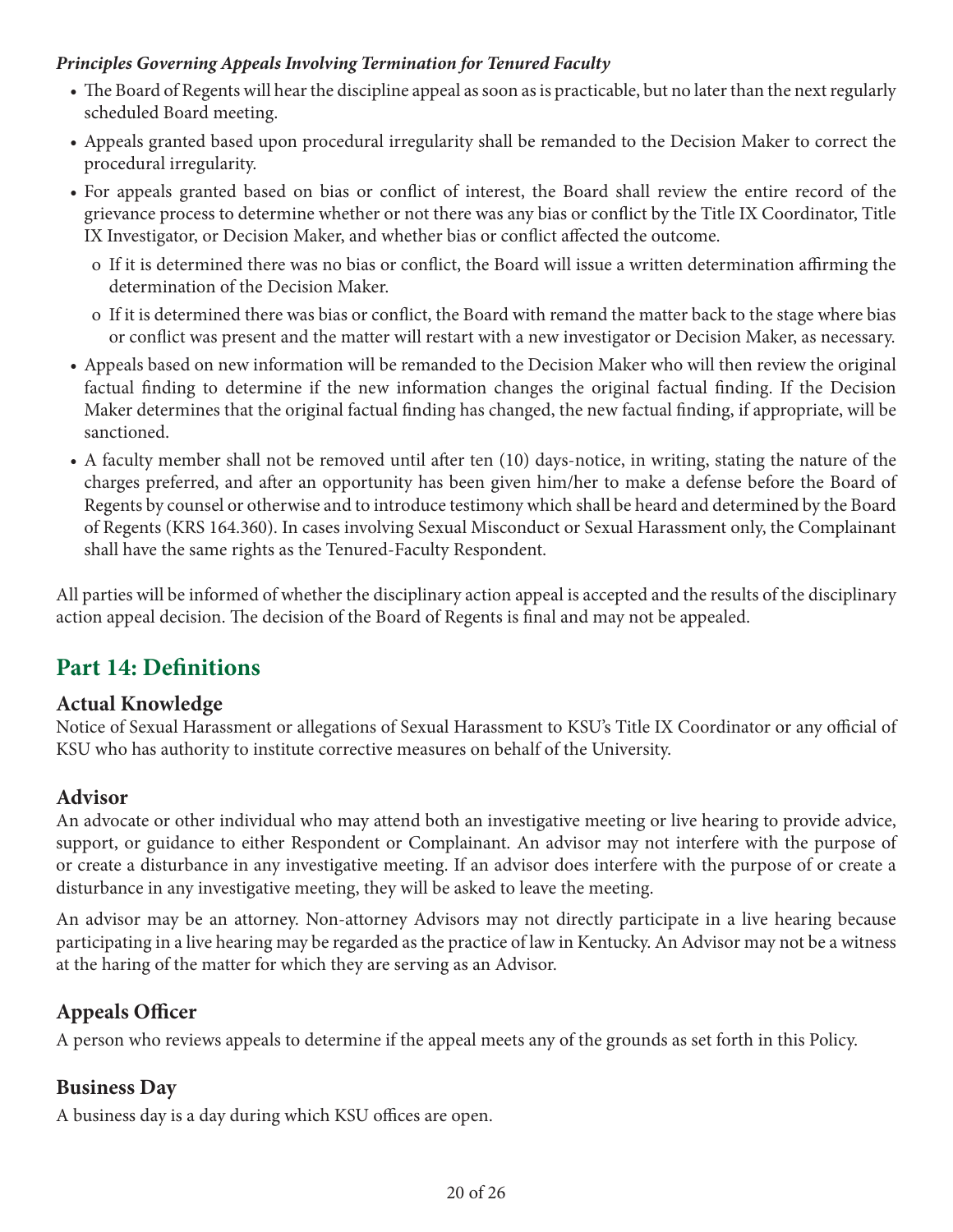# **Complainant**

An individual who is alleged to be the victim of conduct that could constitute Sexual Harassment or Sexual Misconduct. If Complainant is a minor or legally incompetent, the parents or guardians of Complainant may act on Complainant's behalf, However, the individual who experienced the behavior, not the parents or guardians, is the Complainant.

## **Consent**

Consent means words or actions demonstrating a knowing and voluntary agreement to engage in mutually agreed-upon sexual activity. Consent is determined based on the totality of the circumstances. Consent to some sexual contact (such as kissing or fondling) cannot be presumed to be consent for other sexual activity (such as intercourse). A current or previous intimate relationship is not sufficient to constitute consent. Silence or the absence of resistance alone is not consent. A person can withdraw consent at any time during sexual activity by expressing in words or actions that he or she no longer wants the act to continue, and, if that happens, the other person must stop immediately. Consent cannot be obtained by: Force or Coercion; by ignoring or acting in spite of the objections of another; or by taking advantage of the incapacitation of another.

A person cannot consent if he or she is under the age of 16 (KRS 510.020), is unable to understand what is happening, or is disoriented, helpless, asleep, or unconscious for any reason, including due to alcohol or other drugs. An individual who knowingly acts sexually upon another person who is physically or mentally incapacitated has violated this Policy.

# **Dating Violence**

A form of Sexual Harassment or Sexual Misconduct. The federal regulation uses the definition in 34 U.S.C. 12291(a) (10), which defines Dating Violence as violence committed by a person—

- 1. Who is or has been in a social relationship of a romantic or intimate nature with the victim; and
- 2. Where the existence of such a relationship shall be determined based on a consideration of the following factors:
	- i. The length of the relationship.
	- ii. The type of relationship.
	- iii. The frequency of interaction between the persons involved in the relationship.

# **Decision Maker**

Person at the hearing who is responsible for determining if a violation occurred and issuing sanctions.

# **Domestic Violence**

A form of Sexual Harassment or Sexual Misconduct. The federal regulation uses the definition in 34 U.S.C. 12291(a) (8), which defines Dating Violence as felony or misdemeanor crimes of violence committed by a current or former spouse or intimate partner of the victim, by a person with whom the victim shares a child in common, by a person who is cohabitating with or has cohabitated with the victim as a spouse or intimate partner, by a person similarly situated to a spouse of the victim under the domestic or family violence laws of Kentucky, or by any other person against an adult or youth victim who is protected from that person's acts under the domestic or family violence laws of Kentucky.

# **False Statement**

Providing a statement or information that the person providing such statement or information knows to be false at the time it is provided.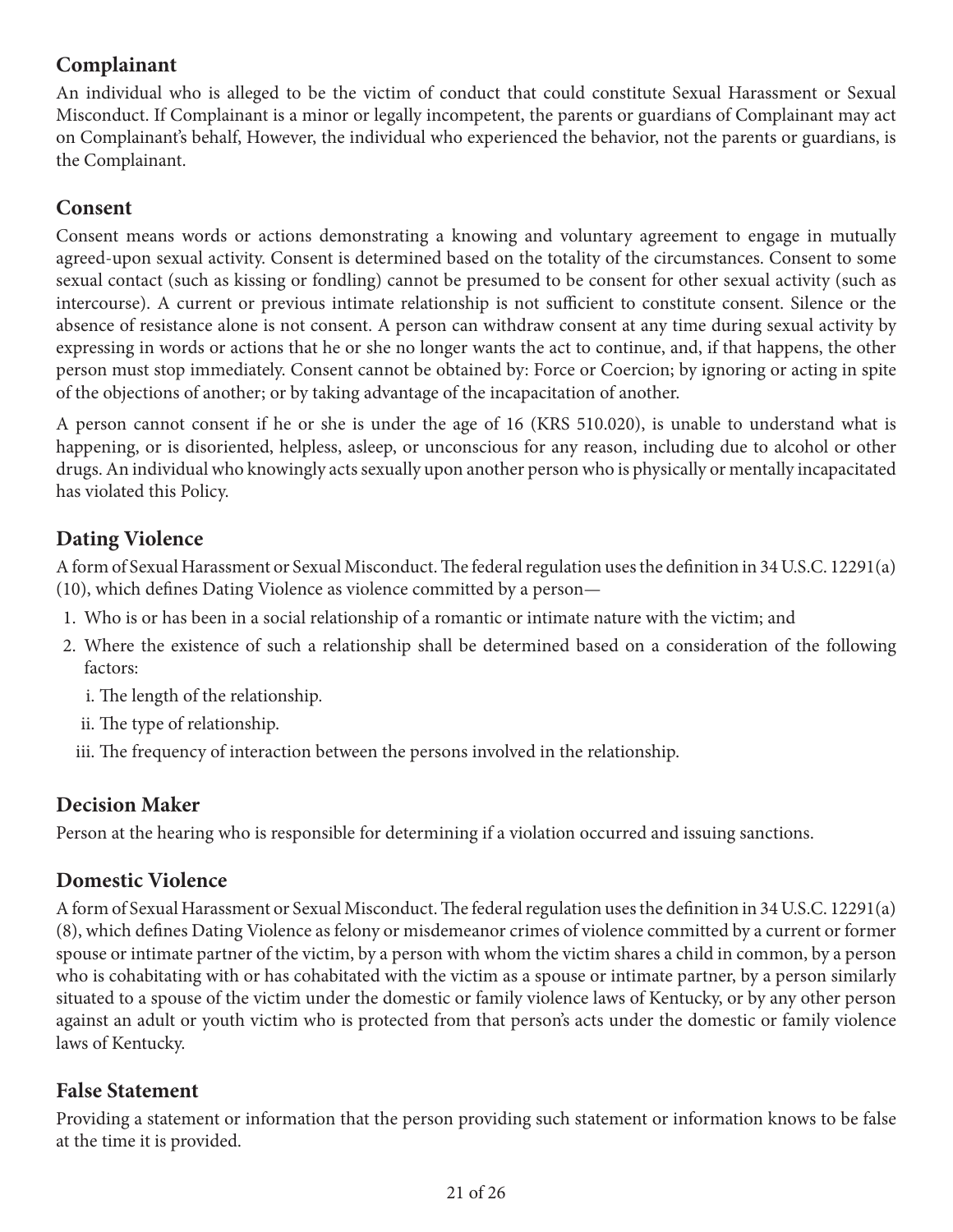## **Force or Coercion**

Means: (a) threats of serious physical, emotional, or psychological harm to

or physical restraint against any person, (b) any scheme, plan, or pattern intended to cause a person to believe that failure to perform an act would result in serious harm to or physical restraint against any person, or (c) threats of employment or academic repercussions for failing to engage in the requested behavior.

## **Formal Complaint**

A document filed by a Complainant or signed by the Title IX Coordinator, or their designee, alleging Sexual Harassment or Sexual Misconduct against a Respondent and requesting that the University investigate the allegation of Sexual Harassment or Sexual Misconduct. At the time of filing a Formal Complaint, a Complainant must be participating in or attempting to participate in the education program or activity of the University.

## **Incapacitation**

A person is impaired to such a level that they lack the physical and/or mental ability to make informed, rational judgments and/or cannot appraise or control their own conduct or make decisions with the degree of understanding they typically possess. A person may be impaired by an intoxicant, by mental illness or deficiency, or by physical illness or disability to the extent that personal decision-making is impossible. A person can be intoxicated without being incapacitated. A person who is below the statutory age of consent is incapacitated.

# **Physical Assault**

Means threatening or causing physical harm or engaging in other conduct that threatens or endangers the health or safety of any person. Physical assault will be addressed under this policy if it involves sexual or gender-based harassment, dating or domestic violence, or is part of a course of conduct under the stalking definition.

## **Preponderance of the Evidence**

Means superior evidentiary weight that, though not sufficient to free the mind wholly from all reasonable doubt, is still sufficient to incline a fair and impartial mind to one side of the issue rather than the other. This is the burden of proof in a civil trial, in which the jury is instructed to find for the party that, on the whole, has the stronger evidence, however slight the edge may be.

## **Probable Cause**

A reasonable basis for believing that a violation of this policy may have occurred.

# **Protected Activity**

A protected activity includes making a report of a potential violation of the Policy or otherwise participating in an investigation of such a report.

## **Respondent**

Means an individual who has been reported to be the perpetrator of conduct that could constitute Sexual Harassment or Sexual Misconduct. A Respondent is a party to any live hearing that occurs because of an investigation pursuant to this regulation. If Respondent is a minor or legally incompetent, the parents or guardians of Respondent may act on Respondent's behalf. However, the individual accused, not the parent or guardian, is the Respondent.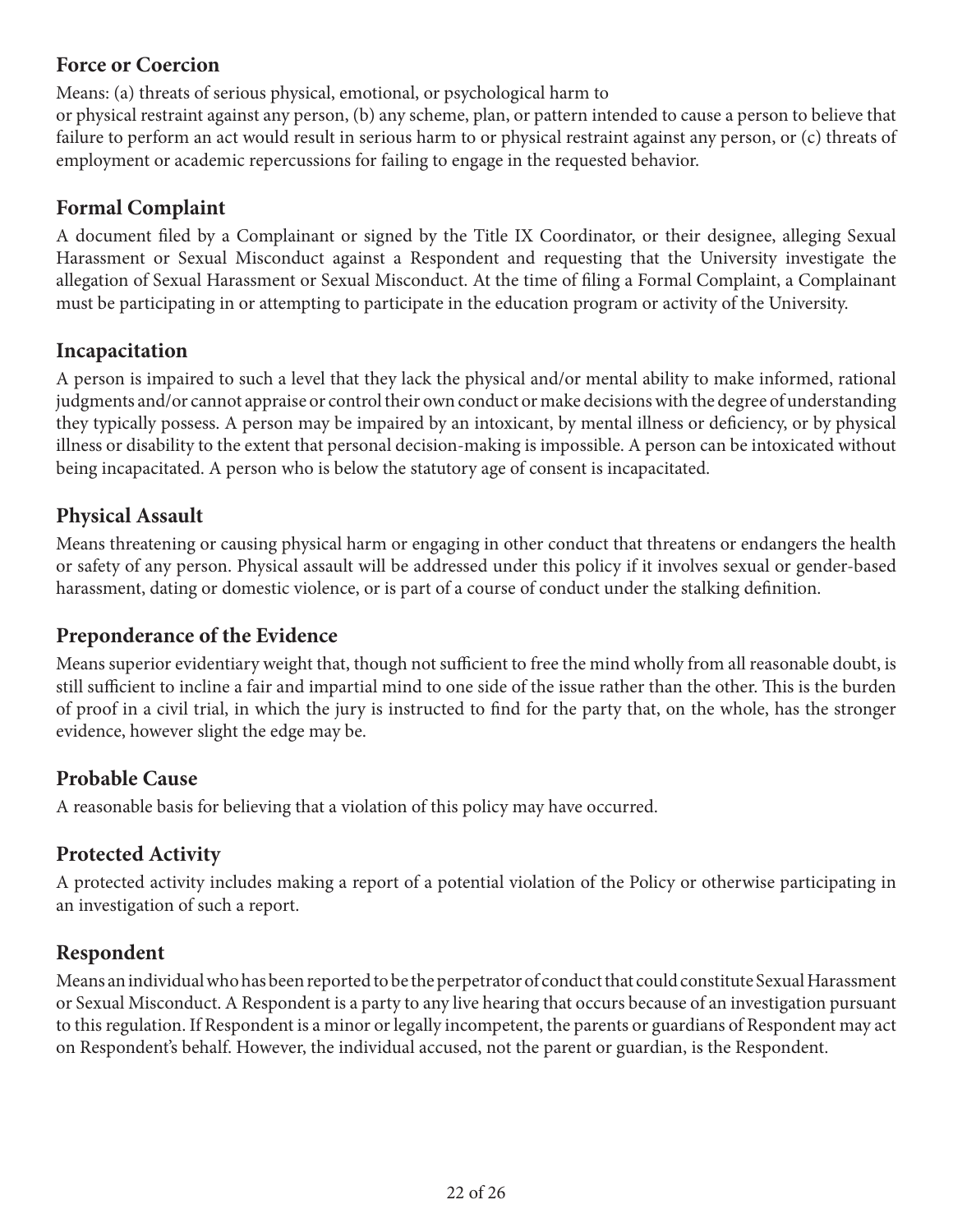## **Responsible Employee**

An employee who:

- Has the authority to take action to redress Sexual Harassment or Sexual Misconduct; or
- Has the duty to report incidents of Sexual Harassment or Sexual Misconduct to appropriate school officials, or
- Is an individual reasonably believed to have this authority or duty.

## **Retaliation**

"Retaliation" for Sexual Harassment under Title IX is defined at 34 CFR 106.7. Under that definition, neither the University nor any faculty member, employee, student, or authorized volunteer may intimidate, threaten, coerce, or discriminate against any individual for the purpose of interfering with any right or privilege secured by Title IX or the implementing regulations or because the individual has made a report or complaint, testified, assisted, or participated or refused to participate in any manner in an investigation, proceeding, or hearing. Intimidation, threats, coercion, or discrimination, including charges against an individual for violations of university regulations and policies that do not involve sex discrimination or Sexual Harassment, but arise out of the same facts or circumstances as a report or complaint of sex discrimination, or a report or formal complaint of Sexual Harassment, for the purpose of interfering with any right or privilege secured by Title IX or this part, constitutes retaliation.

Individuals who have made a complaint of Sexual Harassment or Sexual Misconduct under this policy are protected from behavior that infringes upon their ability to participate in any education program or activity regardless of the outcome of any investigation or hearing. Individuals who encourage others to retaliate on their behalf may also be found responsible for Retaliation.

Any allegations of Retaliation should be reported to the Title IX Coordinator.

## **Sexual Assault**

A form of Sexual Harassment or Sexual Misconduct. The federal regulation uses the definition 20 U.S.C. 1092(f)  $(6)(A)(v)$ , which defines Sexual Assault as an offense classified as a forcible or nonforcible sex offense under the uniform crime reporting system of the Federal Bureau of Investigation.A sex offense is any act directed against another person, without the consent of the second person, including instances where the second person is incapable of giving consent.

- A. Sexual Assault: Rape is defined as the penetration, no matter how slight, of the vagina or anus with any body part or object, or oral penetration by a sex organ of a second person, without the consent of the person being violated.
- B. Sexual Assault: Fondling is defined as the touching of the private parts of another person without the consent of the second person, including instances where the second person is incapable of giving consent because of age or because of temporary or permanent mental incapacity.
- C. Sexual Assault: Incest is defined as sexual intercourse between persons who are related to each other within the degrees wherein marriage is prohibited by law.
- D. Sexual Assault: Statutory Rape is defined as sexual intercourse with a person who is under the statutory age of consent.

Sexual assault also includes all sex offenses as stated in Kentucky Revised Statutes 510.010 through 510.140.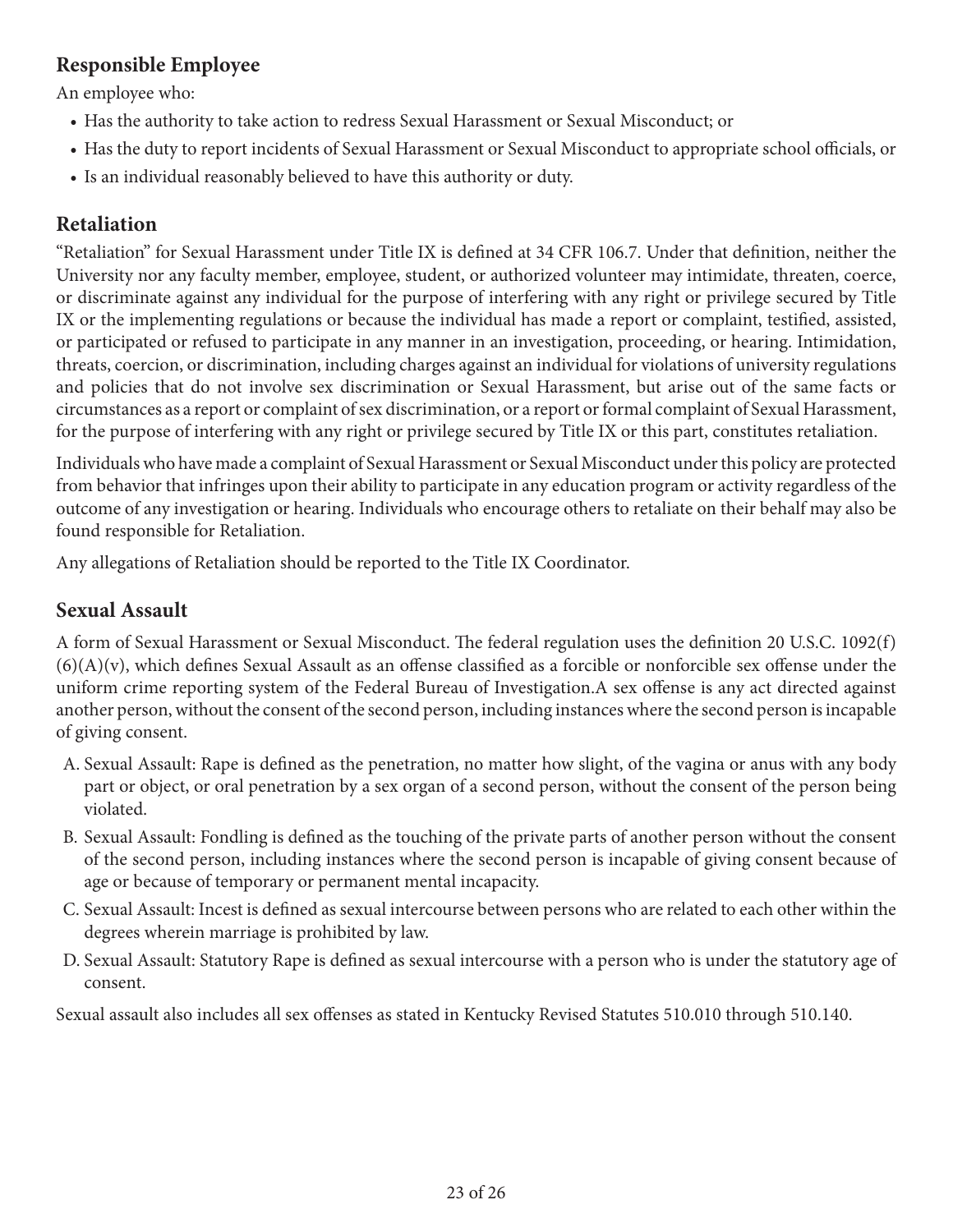# **Sexual Exploitation**

Taking non-consensual or sexual advantage of another person. This includes situations in which the conduct does not fall within the definitions of Sexual Harassment, Sexual Assault, Dating Violence, Domestic Violence or Stalking. Examples of Sexual Exploitation include, but are not limited to:

- 1. Causing the incapacitation of another person (through alcohol, drugs, or any other means) for the purpose of compromising that person's ability to give affirmative consent to sexual activity;
- 2. Allowing third parties to observe private sexual activity from a hidden location (e.g., a closet) or through electronic means (e.g., via Skype or live streaming of images);
- 3. Engaging in voyeurism (e.g., watching private sexual activity without the consent of the participants or viewing another person's intimate parts (including genitalia, groin, breasts, or buttocks) in a place where that person would have a reasonable expectation of privacy);
- 4. Recording or photographing private sexual activity and/or a person's intimate parts (including genitalia, groin, breasts, or buttocks) without consent;
- 5. Disseminating or posting images of private sexual activity and/or a person's intimate parts (including genitalia, groin, breasts, or buttocks) without consent;
- 6. Human Trafficking; and
- 7. Knowingly exposing another person to a sexually transmitted infection or virus without the other's knowledge.

## **Sexual Harassment**

Means conduct on the basis of sex that occurs in the University's education program or education activity and satisfies one or more of the following:

- A. An employee of the University conditioning the provision of an aid, benefit, or service of the recipient on an individual's participation in unwelcome sexual conduct. This type of sexual harassment is also referred to as Quid Pro Quo.;
- B. Unwelcome conduct determined by a reasonable person to be so severe, pervasive, and objectively offensive that it effectively denies a person equal access to the University's education program or activity. This type of sexual harassment is also referred to as Hostile Environment.; or
- C. "Sexual assault" as defined in 20 U.S.C.  $1092(f)(6)(A)(v)$ , "dating violence" as defined in 34 U.S.C. 12291(a) (10), "domestic violence" as defined in 34 U.S.C. 12291(a)(8), or "stalking" as defined in 34 U.S.C. 12291(a) (30).

## **Sexual Misconduct**

Includes Sexual Assault, Dating Violence, domestic Violence, Stalking, and Sexual Exploitation when that behavior does not meet the jurisdictional requirements to constitute Sexual Harassment under Title IX.

## **Stalking**

A form of Sexual Harassment or Sexual Misconduct. The federal regulation uses the definition in 34 USC § 12291(a) (30), which is engaging in a course of conduct directed at a specific person that would cause a reasonable person to:

A. Fear for his or her safety or the safety of others; or

B. Suffer substantial emotional distress.

Course of conduct means two (2) or more acts, including, but not limited to, acts in which the stalker directly, indirectly, or through third parties, by any action, method, device, or means, follows, monitors, observes, surveils, threatens, or communicates to or about a person or interferes with a person's property.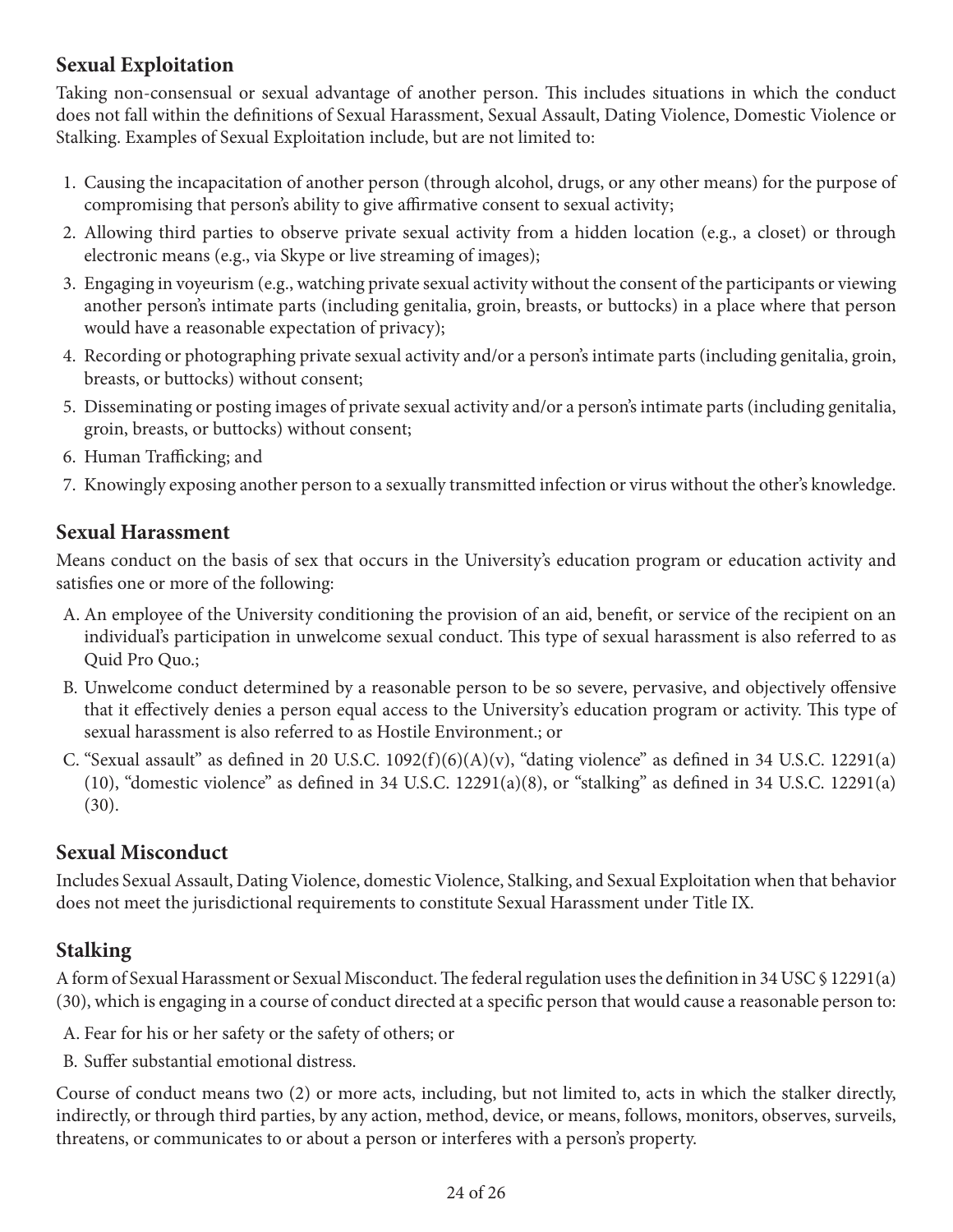Substantial emotional distress means significant mental suffering or anguish that may, but does not necessarily, require medical or other professional treatment or counseling.

Reasonable person means a reasonable person under similar circumstances and with similar identities to the person who alleges stalking.

## **Student**

Means any person who is enrolled in courses at KSU. Student status continues whether or not KSU's academic programs are in session. Student status includes those taking courses for credit or non-credit at KSU, either fulltime or part-time, while pursuing undergraduate or graduate studies.

Persons who are not enrolled at KSU but who are participating in or attempting to participate in the education program or activity of the University are not students. However, such persons may serve as a Complainant or a Respondent.

Persons who withdraw after allegedly violating this Policy or who graduated after allegedly violating this Policy are not students but are still subject to discipline under this policy.

## **Supportive Measures**

Non-disciplinary, non-punitive individualized services offered as appropriate, as reasonably available, and without fee or charge to the complainant or the respondent before or after the filing of a formal complaint or where no formal complaint has been filed. Such measures are designed to restore or preserve equal access to the University's education program or activity without unreasonably burdening the other party, including measures designed to protect the safety of all parties or the recipient's educational environment, or deter Sexual Harassment and/or Sexual Misconduct.

Supportive measures may include but are not limited to the following:

- Counseling;
- Extensions of deadlines or other course-related adjustments;
- Modifications of work or class schedules;
- Campus safety or security escort services;
- Mutual restrictions on contact between the parties;
- Changes in work or housing locations;
- Leaves of absence;
- Increased security and monitoring of certain areas of the campus; and
- Other similar appropriate measures.

The University must maintain as confidential any supportive measures provided to Complainant or Respondent, to the extent that maintaining such confidentiality would not impair the ability of the University to provide the supportive measures. The Title IX Coordinator, or their designee, is responsible for coordinating the effective implementation of supportive measures.

# **Title IX Coordinator**

The University official responsible for the investigation of complaints of Sexual Harassment, resolving potential violations informally or formally, and facilitating the hearing process.